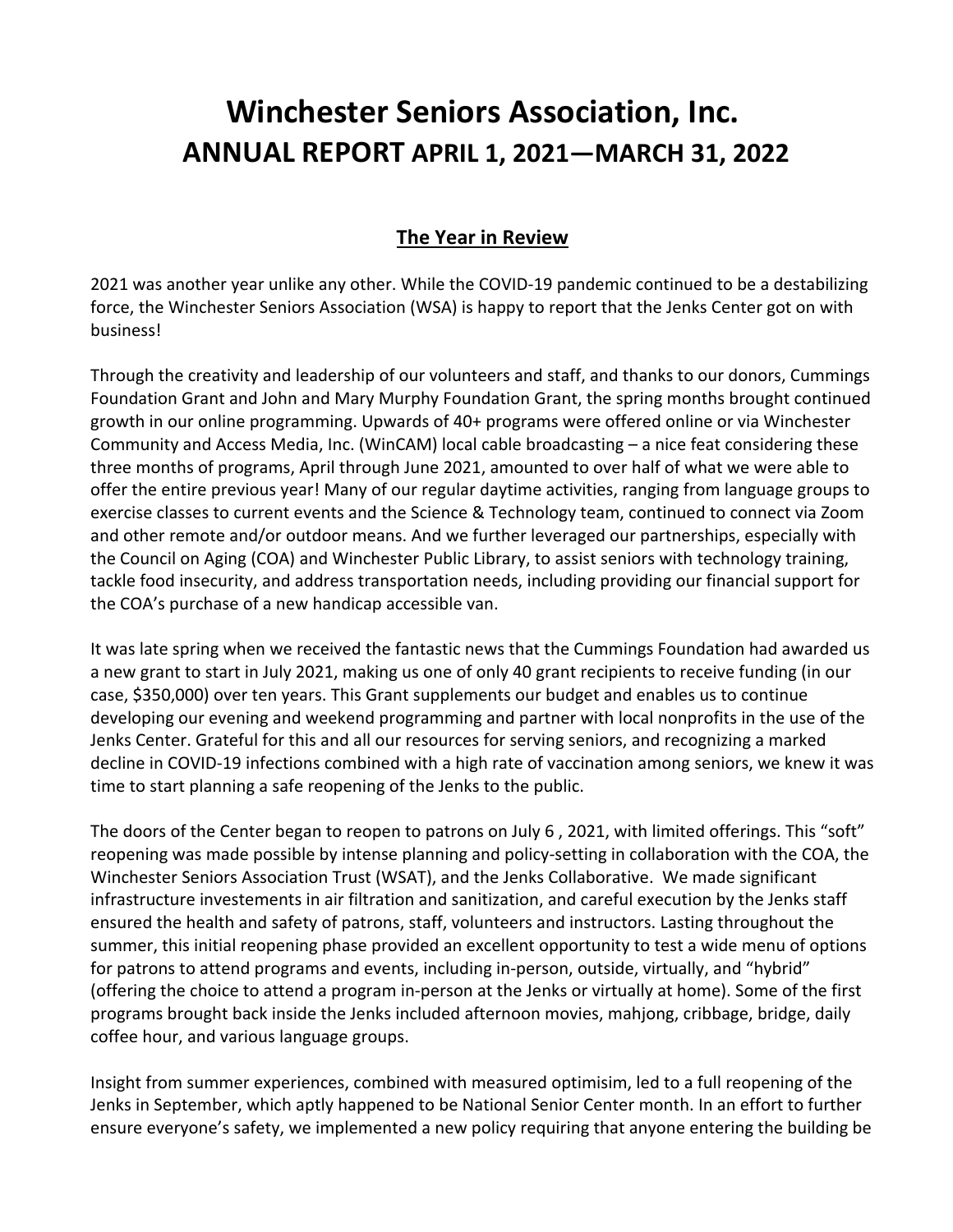vaccinated for COVID-19 or show a negative PCR test within 72 hours. The September reopening featured many highlights, including an Open House to welcome patrons back (with 85 attendees!), the launch of a new monthly Breakfast Series, and a live program on "Life and Laughter," featuring a beloved ventriloquist. And this was only the start. The rest of the year continued to bring many opportunities to enjoy each other's company and bring back some old favorites like the Festival of Life sponsored by the Winchester Co-Operative Bank, the Holiday Recycle Sale, and the St. Patrick's Day Dinner. More and more of our regular daytime activities and exercise classes came back in-person, and the Travel Committee was even able to plan some short trips. Needless to say, our seniors were delighted to be back!

But while in-person events began to gain traction, it was obvious that virtual channels would remain a critical component in our ability to aid and enrich the lives of older adults. Consequently, we set a 2021 goal for the Jenks Center to develop the capability to professionally broadcast and store the live programming that is presented at the Jenks. In pursuit of this goal, we partnered with WinCAM and installed studio grade video cameras in the Jenks Center that can be remotely operated by WinCAM to broadcast and record events. Our investment in the audio/video equipment was aided by funding support from the COA, the En Ka Society, and the Winchester Mount Vernon House. We are incredibly grateful for this support as it has enabled us to integrate newly learned capabilities arising out of our pandemic experience into a broader and better ability to reach our members.

Looking forward, we recognize that seniors and the Jenks Center both will continue to face many challenges in today's uncertain environment. Broadly speaking, our focus for the year ahead includes: optimizing and leveraging our technology capabilities and experts to expand our virtual reach and connections and to help seniors benefit more from technology; safely enticing people back into the Jenks Center; addressing how we can better serve our younger senior population; deepening our partnerships with the COA and the Winchester community to support and strengthen initiatives that are critical for seniors, especially regarding scam/fraud protection; and operationally, becoming better at marketing our activities, events and services to reach more people.

Finally, in the midst of all the transitions of this past year, it is worth noting that one important component of the Jenks will never change, namely, the strong dedication of a large group of volunteers. We remain very grateful for everyone's contributions. With the closing of this fiscal year comes the retirement of two of our longtime WSA Board members, Mark Gallagher and Mary Price. Their ideas and leadership have helped our organization identify better ways to serve our community. We thank them for their service on the Board and are hugely appreciative of their desire to remain involved in the Jenks Center, especially as volunteer leaders for our Programming Committee and the Jenks Learning Center (JLC).

We close by asking once again that we all take a moment to reflect on how this past year affected our members and recognize the outstanding efforts of the COA, WSAT and Jenks Collaborative teams, our own WSA staff and Board, our multiple community partners, instructors and vendors, and the many Jenks donors and volunteers who work tirelessly to keep our seniors safe and healthy and happy.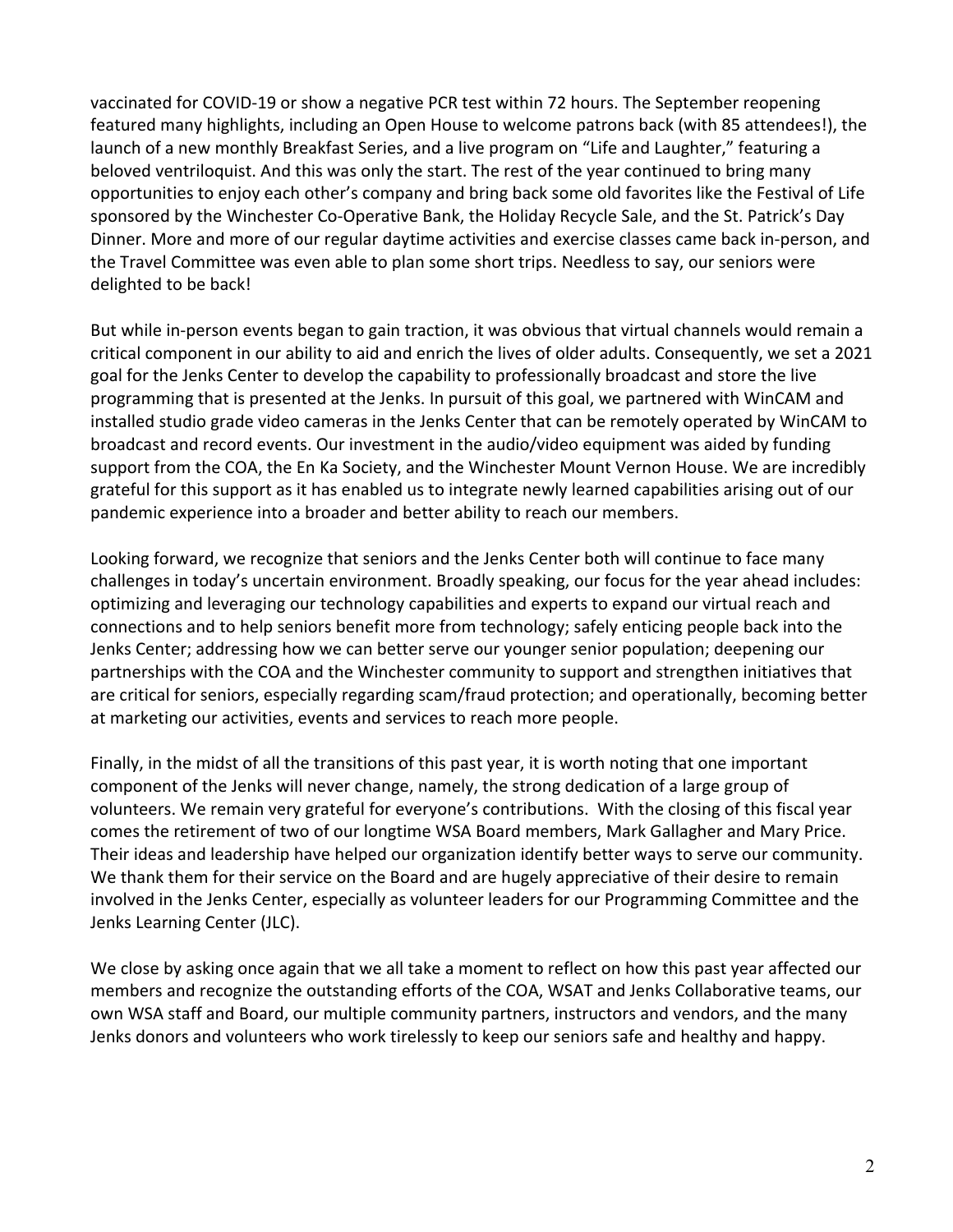# **The WSA Board and Staff**

The mission of the Winchester Seniors Association Inc. is to improve the quality of seniors' lives by providing a range of stimulating social, educational, and recreational activities. The WSA operates the Jenks Center to achieve that mission. The WSA Board carries out the business of the corporation, oversees the financial stability, and ensures the implementation of its mission.

In FY22, the following WSA Board Officers and Directors served their second year of a two-year term:

- Robert Ain, President
- Christine Kowalczuk, Senior Vice President
- Mary Price, Vice President
- Sharon Stone, Treasurer
- Dorothy Mueller, Assistant Treasurer
- Felicity Tuttle, Secretary
- Mark Gallagher, Member at Large

Ex-Officio members of the board also served their elected term:

- Anne Hoffman, Chairperson, Finance Committee
- Erica Drazen, Past President

The WSA Nominating Committee presented the following candidate to serve a second two year term starting in FY22 that was unanimously accepted by the WSA Board of Directors and Members of the WSA in the June 2021 Annual Meeting:

• Carol Keller, Member at Large

Additionally, the WSA Board approved the appointment of the following Directors to fill vacancies on the Board through the remainder of FY22:

- Ron Latanision, Member at Large (appointed in December 2021)
- Melodie Wing, Member at Large (appointed in February 2022)

WSA staff are responsible for operations of the Jenks Center and all WSA programs:

- Maria Rutnam joined the Jenks team as WSA Program Manager; she began her employment on April 19, 2021. She is responsible for orchestrating the entire suite of the WSA's programs, including the development and the management of a variety of services, events, trips, classes and activities for older adults in the greater Winchester community. She also manages the WSA's office staff.
- Hilary Celentano is the WSA's Community Event Coordinator. She is responsible for developing, scheduling and managing evening and weekend programming at the Jenks, including partnering with local not-for-profit groups for holding public programs at the Center.
- Cathleen Schneller is the WSA's Business Administrator. Cathleen is responsible for office administration, including payroll, rentals, grant and activity accounting, supporting WSA Board activities and WSA Programming, and assisting the Treasurer with bookkeeping and finances.
- Nick Asaro, the Facilities Manager, continued his leadership in keeping the Jenks Center safe and clean. His team includes Hrachik (Harry) Diloyan and Frederick (Fred) Benson.

The WSA is grateful for all our hard working and dedicated staff.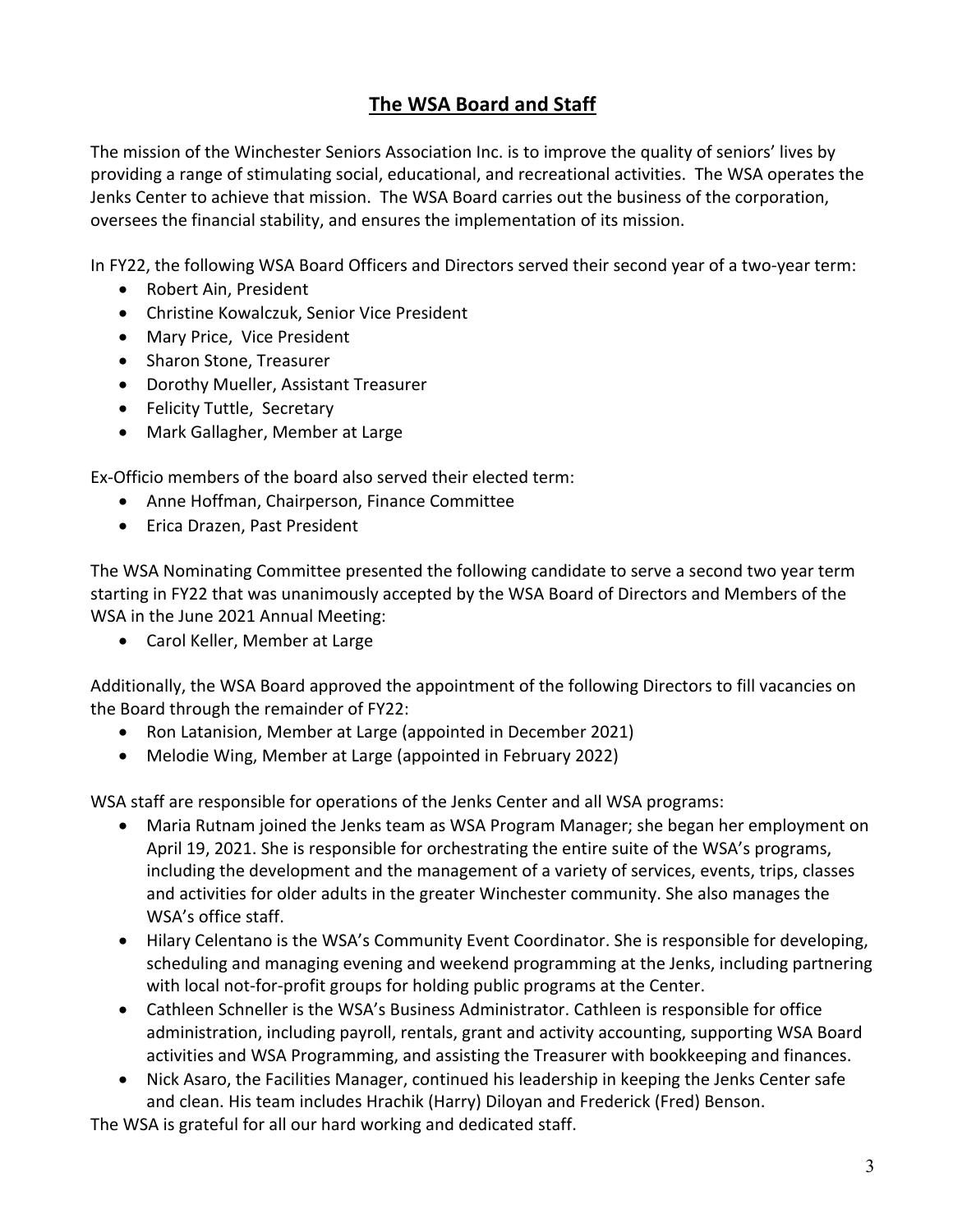# **COUNCIL ON AGING ANNUAL REPORT (April 1, 2021 – March 31, 2022)**

The Winchester Council on Aging is enabled by Massachusetts statute, established by approval of Article 25 by the Winchester Town Meeting on March 15, 1973, and subsequently formed by appointment of the Winchester Select Board in June, 1973 (hereafter, the "COA"). The mission of the COA is to promote healthy aging, independence, engagement and the well-being of Winchester's older adults and the community that supports them through services, education and advocacy. The COA is governed by an eleven member Board appointed by the Select Board. Professional staff assist the Board in carrying out its Mission.

## **Staffing:**

Staff consists of the following: director, licensed social worker, registered nurse, transportation coordinator, administrative secretary, senor clerk and two part-time drivers to implement the Council on Aging's programs and services. In addition the COA contracts consulting services with a financial counselor and nutritionist. Over 65 volunteers play an integral role in helping staff fulfill the COA mission.

### **COA 2022 Accomplishments:**

- The Jenks Center reopened to the public in July 2021 with limited in-person programs and events after being closed for months due to Covid-19. Patron attendance waxed and waned depending upon waves of Covid variants and patron's confidence to return to the center.
- Continued with second year implementation of grant award from the Cummings Foundation to promote cultural competency: ESL and American Citizenship instruction to Chinese speaking older adult and development and implementation of intergenerational programs. 54 participants for ESL and 57 Intergenerational participants for four projects: pen pal, bags of love for veterans, drumming at Winchester Music School and holiday arts and crafts.
- Receipt of Winchester Hospital funding for the nurse to screen for cholesterol and/or anemia of low/moderate income older adults in Winchester. After 3 month intervention, 62% of the 44 participants improved their total cholesterol, LDL and HDL. Nurse continues with this initiative along with monitoring blood pressure screenings.
- Receipt of \$4,500 funding from Winchester Mount Vernon House to promote socialization with breakfast programs with guest speakers such as Acting Town Manager, Jenks Leadership, Police Chief and Sustainability Director.
- With WSA and WSAT hosted community open house event for area non-profits and direct service providers to learn about Jenks programs and strengthen outreach, referral and collaboration. This event brought 28 community leaders from 20 organizations.
- Jenks organizations developed an application for the Town of Winchester's American Rescue Plan Act funding to enhance the WinCam initiative through a fiber optic connection to Town Hall, other Town facilities and WinCam. The application also seeks funding for resiliency improvements to the Jenks to avert a possible shut-down due to climate related impacts and weather emergencies. Improvements would include solar panels, generators, LED lighting, etc.
- Multiple educational programs were provided on legal, financial and medical topics such as retirement preparedness, Medicare enrollment, healthcare proxies, living wills, balance and fall-prevention, etc.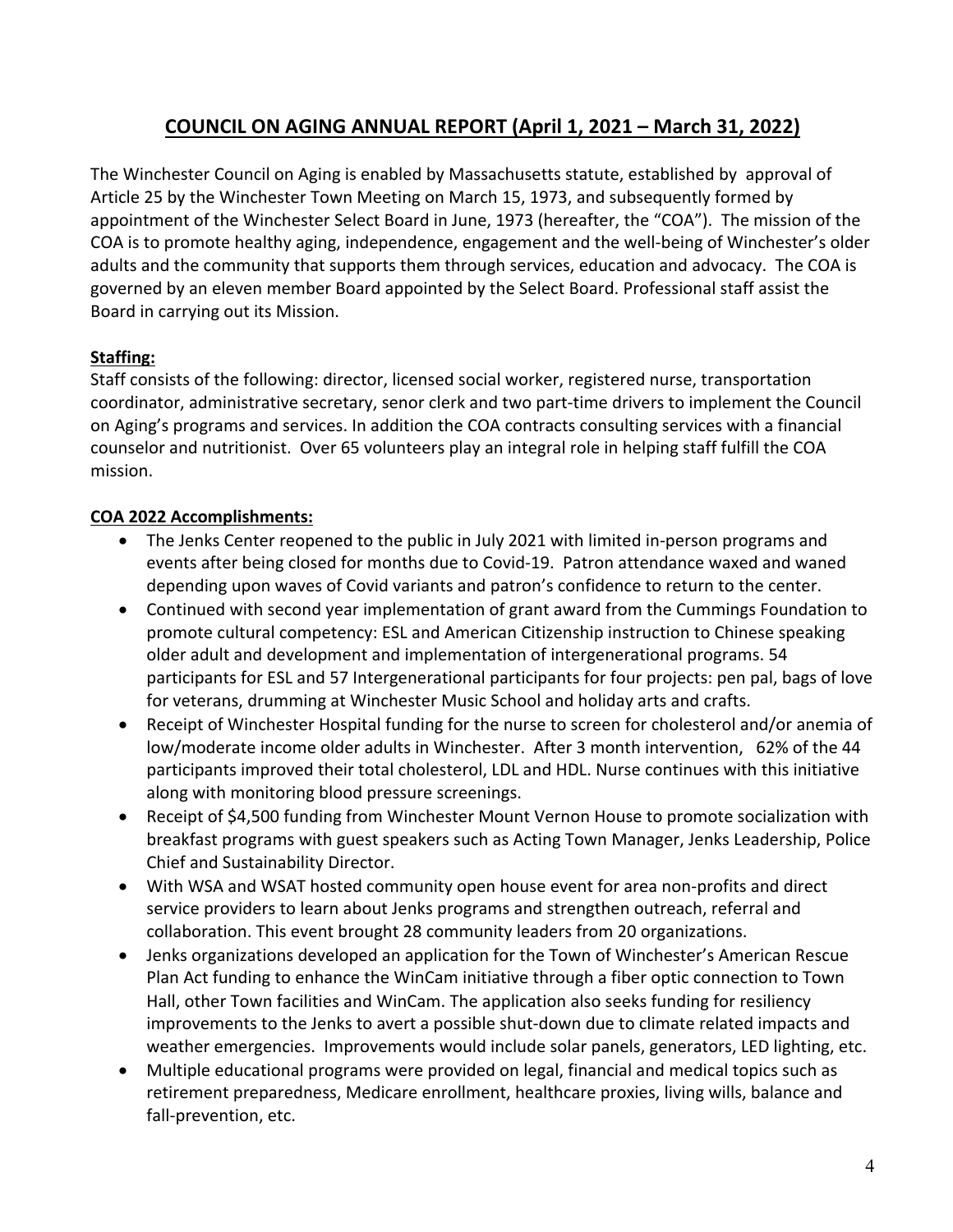- With Department of Health advanced the following initiatives that served over 1000 residents; mask distribution, flu clinics (two for seniors and two for general public), Covid-testing clinics (2) and booster clinics (3). Also acquired 460 Covid testing kits for distribution to Jenks patrons.
- Continued tax reduction program enabling 8 seniors to participate and receive \$1500 reduction in property taxes for volunteering 125 hours at Town sites.
- Purchase of handicap accessible van (hybrid Toyota Sienna) with \$44,000 contribution from Winchester Hospital (payment in lieu of taxes) and \$15,000 contribution from the WSA along with COA funding. Vehicle in process of being assembled and to be delivered in late spring.
- The COA initiated several meetings with regional nutrition providers to assess nutritional services provided to older residents.
- The volunteer tax preparation program continued with in person assistance to patrons, helping over 250 older adults.

# **2023 Proposed Initiatives:**

- Continue with final year of implementing Cummings Foundation grant for Chinese ESL and American Citizenship classes and intergenerational programs with Winchester non-profits and schools.
- Develop collaboration with nutritional providers to address gaps in services. Implement outcomes that will include: nutrition resource directory, a nutritional assessment tool and healthy cooking classes and fun opportunities to eat together (e.g. congregate breakfast and/or lunch) dedicate funding via a "nutrition bank" to fund individual assistance to seniors such as gift cards to be provided for use at Stop and Shop, Market Basket, CVS, Winchester Farmers Market, etc.
- Utilize and further develop transportation services to cultural and recreational and social outlets including trips to Wright-Locke Farm, Griffin Museum and more.
- Develop and implement initiatives, programs and services to advance Age-Friendly Winchester that includes improved economic security, transportation, infrastructure, affordable housing and opportunities to "downsize," health and social services, socialization and more.
- Work with WSA to develop and facilitate the Brennan Lecture and Symposium contingent upon abatement of Covid.
- With assistance from Winchester School of Chinese Culture, develop programs at Jenks with Chinese speaking guests to advance multicultural programing.
- With Board assistance, continue with the development and sustaining of partnerships and collaborations with community organizations.
- Continue collaboration with Winchester Seniors Association and Winchester Seniors Association Trust to maximize organizational efficiencies.
- On-going COA board development.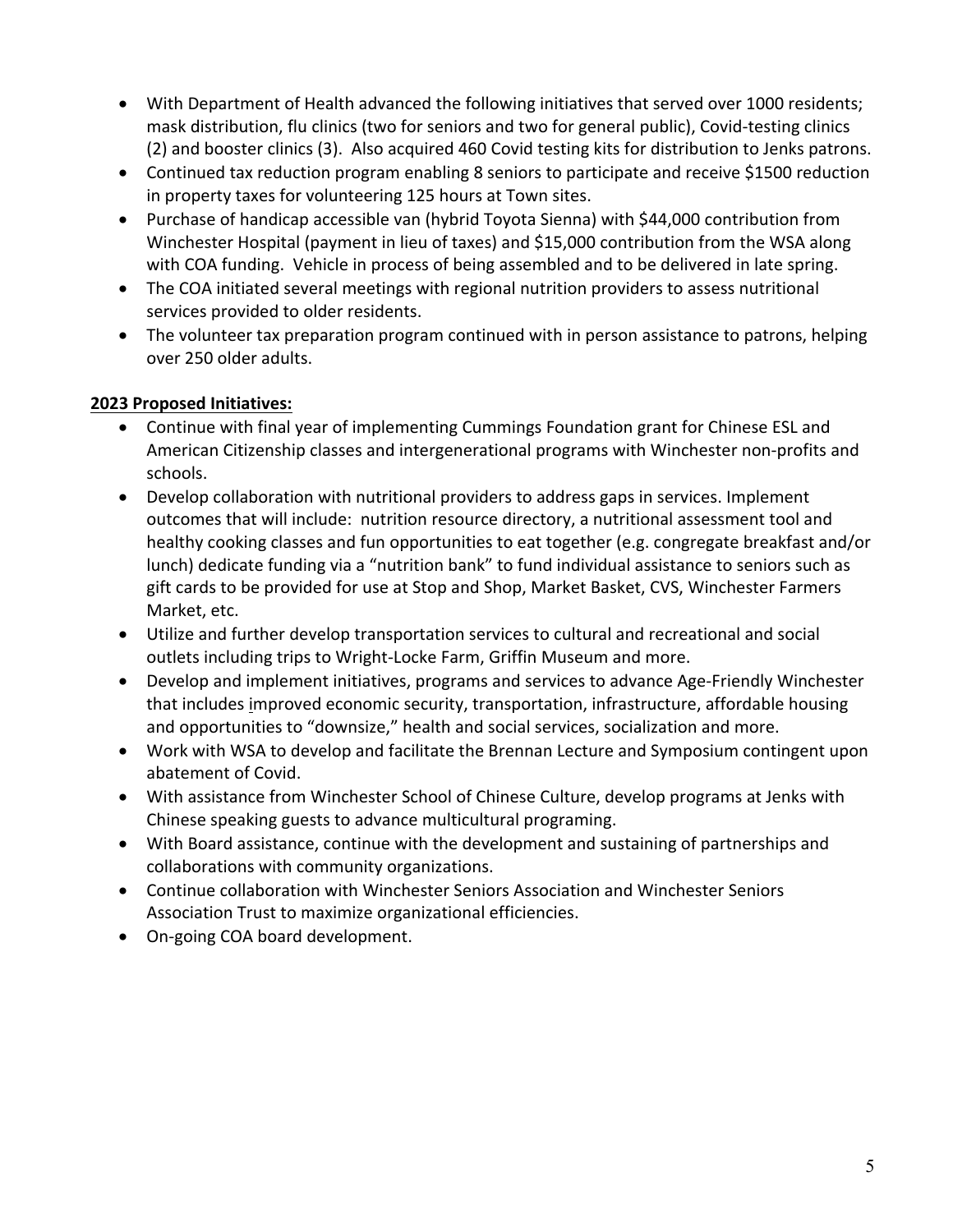# **Jenks Collaborative**

The Jenks Collaborative is a representative team of Jenks leaders established to make recommendations and provide support to the Winchester Seniors Association (WSA), the Winchester Seniors Association Trust (WSAT) and the Council on Aging (COA). This team maintains the goal of strengthening a culture of collaboration among all levels of the Jenks organizations to promote efficiency and maximize the quality of life for seniors.

The Jenks Collaborative was born out of a strategic planning initiative that commenced in March 2018. Recognizing the need for a unifying vision for the Jenks Center to optimize services for Winchester's older adults, leaders from the WSA, WSAT and COA joined together to form a Strategic Planning Team focused on identifying opportunities and assessing best next steps. The outcomes of this initiative included a comprehensive Jenks mission and vision (see below for detail) supported by strategic pillars that outlined a roadmap in pursuit of the unified vision of making Winchester the most age-friendly community in Massachusetts. As significant planning and cooperation among the WSA, WSAT and COA is fundamental to successfully fulfill this ambitious vision, the Plan recommended the formation of "The Jenks Collaborative," consisting of new leadership of the WSA, WSAT and COA, as well as the Jenks Director and an unaffiliated Patron Advocate to represent the interest of seniors.

The Collaborative began its third year in April 2021 and continued to meet monthly. Accomplishments this year included:

- *Reopening of the Jenks Center:* identified and agreed policies for the Jenks Center to begin a safe and measured approach to reopening the building.
- *American Rescue Plan Act (ARPA) Funding Application*: submitted written proposal to the Town of Winchester to enhance the Jenks Broadcasting System via a fiber optic connection to Town Hall, other Town facilities and WinCAM. The application also seeks funding for resiliency improvements to the Jenks to avert a possible shut-down due to climate related impacts and weather emergencies. Improvements would include solar panels, generators, LED lighting, etc.
- *Community & Stakeholder Open House:* hosted community open house event for area nonprofits and direct service providers to learn about Jenks programs and strengthen outreach, referral and collaboration. This event brought 28 community leaders from 20 organizations.
- *Jenks Center Usage:* leveraged use of the Jenks Center as much as possible to support our community, including partnering with the Town's Board of Health to hold COVID testing and COVID vaccine clinics and the Red Cross to hold blood drives.
- *Jenks Center Enhancements for the Hearing Impaired:* began an effort to identify needed improvements in the Center for the hearing impaired in partnership with the Commonwealth and its recommended vendor, Hear It Better.
- *Memorandum of Understanding:* began a process to establish written agreements between the three Jenks organizations.

### **Jenks Center Strategic Plan:**

*Our Mission:* to promote healthy aging, independence, engagement and the well-being of Winchester's older adults and the community that supports them.

*Our Vision:* Winchester becomes the most age-friendly community in Massachusetts where:

• Aging is viewed and valued as an asset;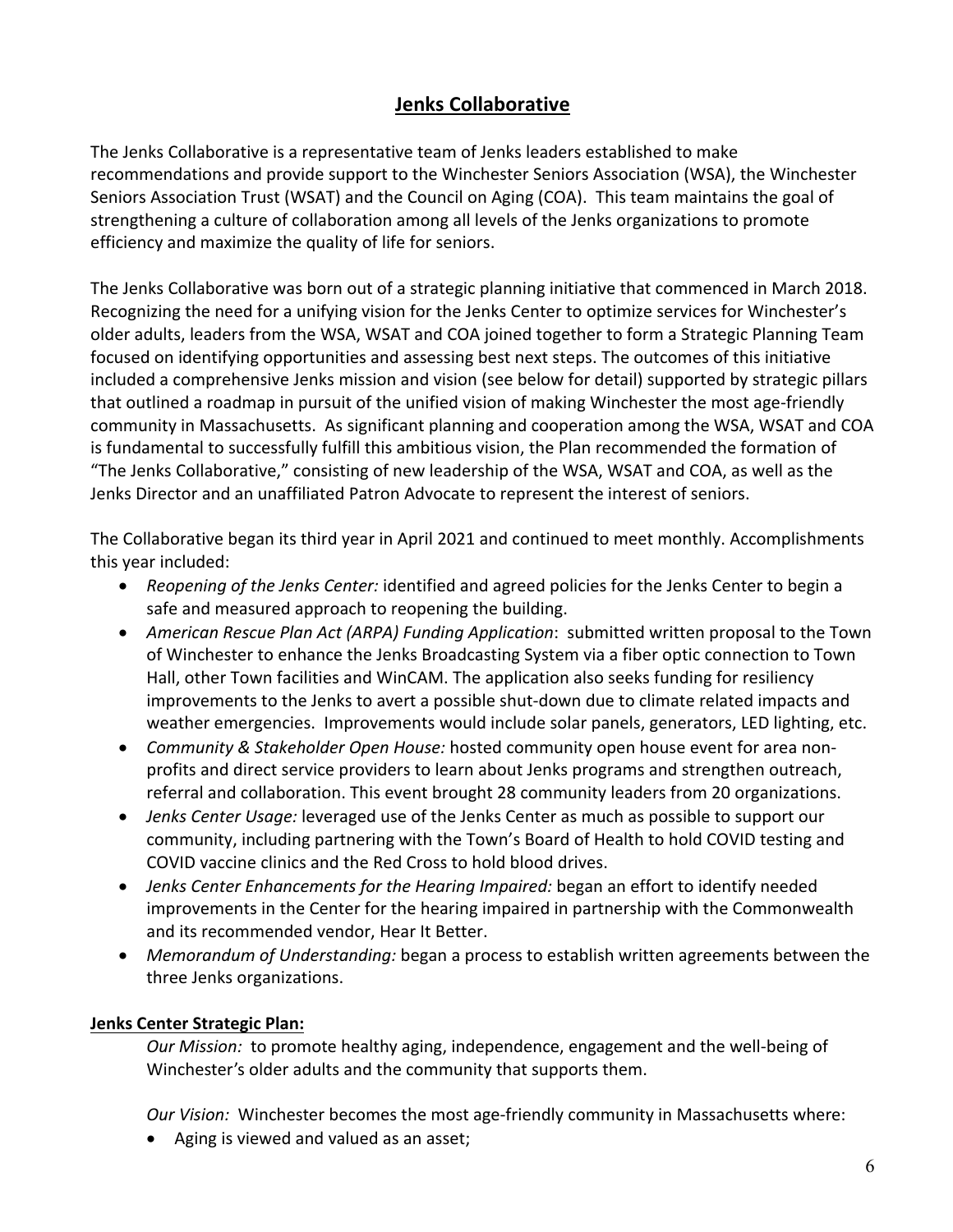- Every resident has the resources to live a meaningful life in their chosen community;
- People of all ages have access to health, transportation, community services, and social supports with no disparity;
- People proactively plan for a productive life of many years.

# **Operations**

## **General:**

The Jenks Center operates with the assistance of amazing staff and volunteers who work on our committees, provide services, and participate on the WSA, WSAT and COA boards. They serve in a variety of capacities including programming, front desk receptionists, events committee, newsletter team, activity coordinator, travel committee, education committee, and more. The Center welcomes new volunteers, encouraging people to match their talents and interests with Jenks opportunities for a rewarding and fun experience.

## **Buildings and Grounds:**

The Building and Grounds Committee (B&G) is a group of volunteers and staff responsible for overseeing the maintenance of the Jenks facility inside and out, as well as keeping everything in good operating condition. The Committee coordinates with the Winchester Seniors Association and Council on Aging, who are responsible for the daily operations and programs within the center, and the Winchester Seniors Association Trust, which owns the building and is reponsible for the long term maintenance and capital improvements within the facility.

The Committee is tasked with overseeing and negotiating with all vendors and contractors to keep the facility up to date regarding maintenance, tests, inspections, and the day-to-day costs of maintaining the facility. B&G works with the Director of the Jenks Center, the facility manager, and facilities staff to keep things in the best possible condition needed for the many activities that go on at the Jenks Center.

Highlights for 2021 include returning the center to a fully open operation, some repairs to the roof system (still underway) working with the staff on enhancing the hearing aid improvement project, and helping to integrate WINCAMs audio and video system into the centers programing capabilities.

Since the major renovation of the Jenks Center in 2015, our major emphasis is now on proper maintenance of the center as well as monitoring the use of the building to stay in front of future "wear and tear". Nick Asaro, our facilities manager, has done an excellent job maintaining the center. Nick's team of Fred Benson, and Harry Diloyan continue to provide the center with friendly and quality service to us all.

The members of the Building and Grounds Committee include Carl Boerner, Justin Magee, Ron Milauskas, Don Nelsen, Dick Norberg, Dom Picconne, Phillip Beltz, Nick Asaro, and Charlie Price (Chair).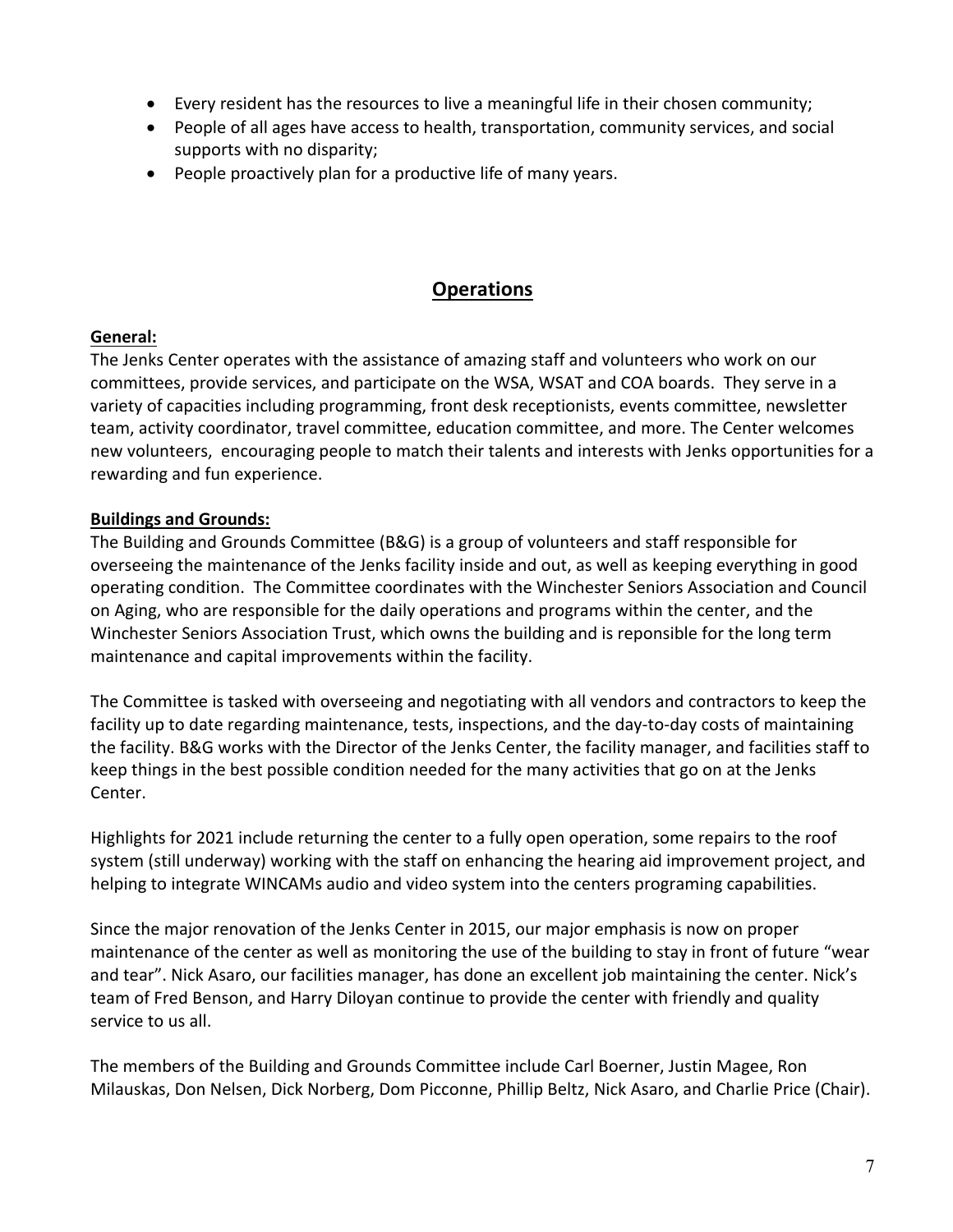### **Infrastructure:**

**Computer Infrastructure:** We are continuing the process of updating over computer systems for both the staff and in the computer room downstairs. As we write this report in May 2022, we are updating out internet connections to improve the speed of moving data both internally and to our patrons receiving programming from the Jenks.

**AV Infrastructure:** We continue to use the *Ross Family grant* for support and enhancement of the Jenks AV systems. Numerous small projects were completed. Robert Ain, Peter Engeldrum, and Don Nelsen provide focus for this effort.

**Jenks Broadcasting System**: We have installed a sophisticated three camera recording system to allow us to record programs and rebroadcast the programs on our web site. WinCAM has assisted us with this project. We hope to receive funding to add a fiber connection to the building to make the broadcast of live programming more reliable. The recordings of many of our programs are available on our web site.

# **Education Programs**

### **Education Committee:**

The WSA Education Committee continues to offer a variety of topics that foster interest and learning among our community. These programs are supported by a grant from the *John and Mary Murphy Educational Foundation*. This year's programs included:

- With Jeannette Leardi (April)
- Galapagos Island with Barry Pell (July)
- Music & Dance with Jane Blair (July)
- Close to Home with Michael Tougias (August)
- Shattered Stars and Healing Hearts with Irene Stern Frielich (August)
- Ice Bucket Challenge & the Finest Hour with Casey Sherman (September)
- Gullah Geechee with Barry Pell (October)
- Modernistics Jazz Musicians (October)
- Nutrition and Brain Health (October)
- May Flower to King Phillip's War with Michael Tougias (November)
- History of the Middlesex Fells Reservation with Chris Redfern (November)
- History of the Wang Theatre with Scott Towers (December)
- Holiday Songs and Stories with Scott Powers (December)
- Music and Civil Rights Movement with John Clark (January)
- Women Artist until the  $20<sup>th</sup>$  Century with Jane Blair (February)
- Faroe Island Rugged Nature in the North Atlantic with Barry Pell (February)
- Women Artist of the 20<sup>th</sup> Cemtury with Jane Blair (March)
- 100 Years of Feminism in Music with John Clark (March)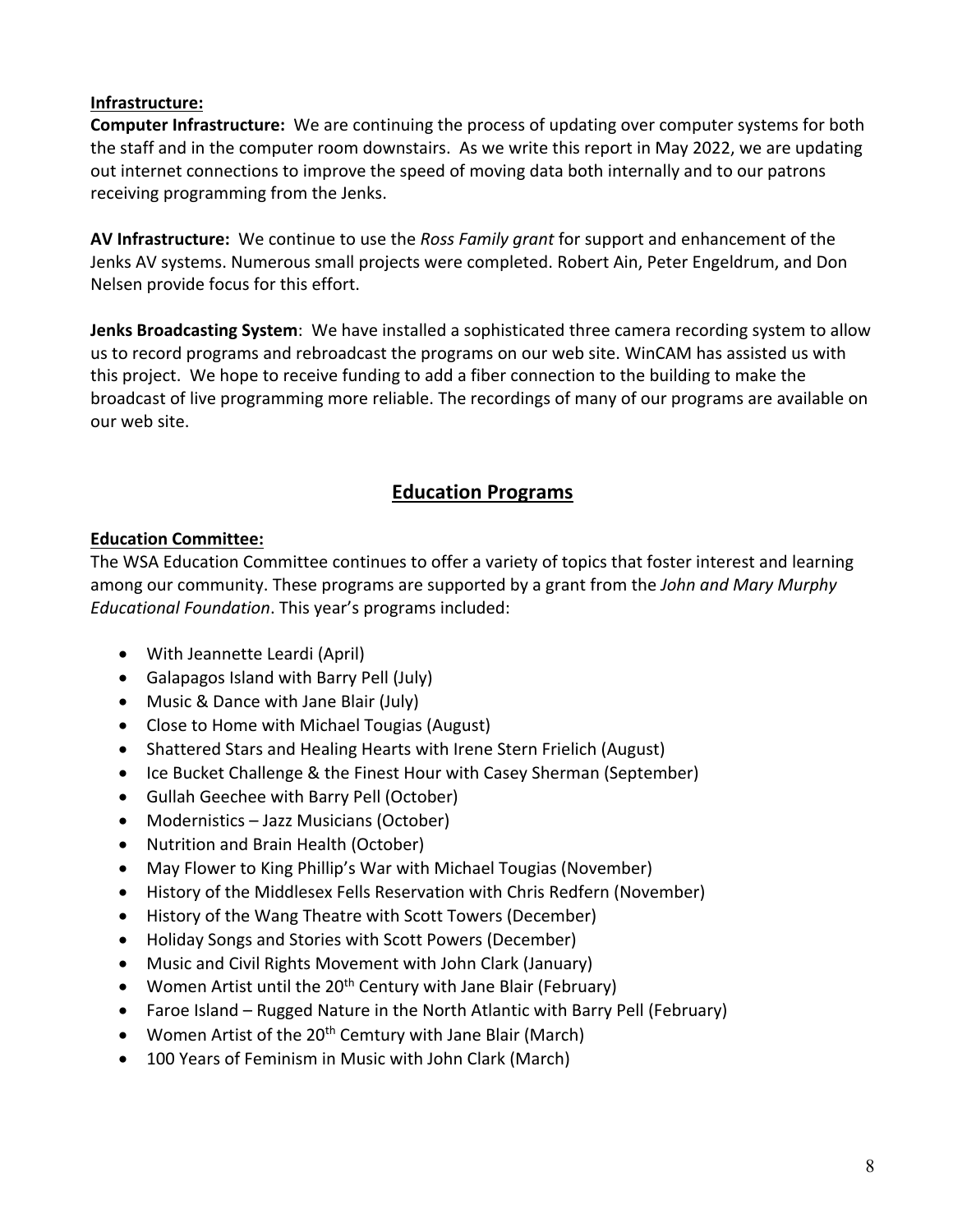### **Jenks Learning Connection Committee:**

The Jenks Learning Connection (JLC) program offers classes for all ages in the Spring and Fall supported by a grant from the *John and Mary Murphy Educational Foundation*. Due to the pandemic, all classes had to be cancelled until spring of 2022. The committee is working on resuming the JLC program in Fall of 2022. Thank you to the JLC Committee Members: Mary Price (Chair), Gerry Driscoll.

# **Computer Technology Committee ("Tech Help Team"):**

This committee focuses on providing IT support through a weekly two-hour drop-in session on Wednesday afternoon. People with questions on a variety of smart devices (phones, PCs, ChromeBooks, and others) received one-on-one in person assistance with a committee member. Thank you to the IT Committee Members: Don Nelsen (chair), John Giles, Anne Hoffman, and Doug Iram.

# **Events**

## **Events Committee:**

The members of the WSA Events Committee plan and implement several entertainment-based programs for the Jenks community, as well as people of all ages. However, due to the pandemic, in person events had to be put on hold until December 2021. They resumed their work by hosting Saint Patrick's Day Dinner in March 2022, which was well received by our Patrons. They are looking forward to planning three more events in 2022.

Thank you to the Events Committee Members: Anne Lucas (Chair), Phyllis Beedle, Pauline Call, Erica Drazen, June Fitzgerald, Pauline Foley, Mark Gallagher, Lana Jurigian, Shayna Loeffler, Winona Moeller, and Joan Theuer, who made this event successful.

# **Travel Committee:**

The WSA Travel Committee provides a variety of day and overnight trips for Jenks patrons. They resumed their trip in Decembver 2021, with an two day trip to Mount Washingston Resort and a day trip to Boston Symphony Hall in April 2022. And are in the process of planning a trip to Tanglewood in July/August. Many thanks to Phyliss Zeuli and Caroline Franchi for their hard work in bringing travel back to the Jenks!

# **The Brennan Lecture:**

The Jenks Center's Brennan Lecture is an annual event established in 2000 in memory of Mary J. and Francis (Frank) Brennan, active education advocates in Winchester for decades. They are the parents of John and Tom Brennan, Eileen Brennan Ferrell, and Mary Ann Brennan Newcomb. We look forward to relaunching the Brennan Lecture this upcoming year.

# **Evening/Weekend Events:**

This year we received a 10 Year Grant from the Cummings Foundation. These funds support one parttime staff person, a marketing package and evening/weekend programs. This grant, combined with additional funding we allocated from the WSA budget toward evening/weekend programming in 2021, enables the Jenks to continue extending our programs to reach our working seniors, people aged 55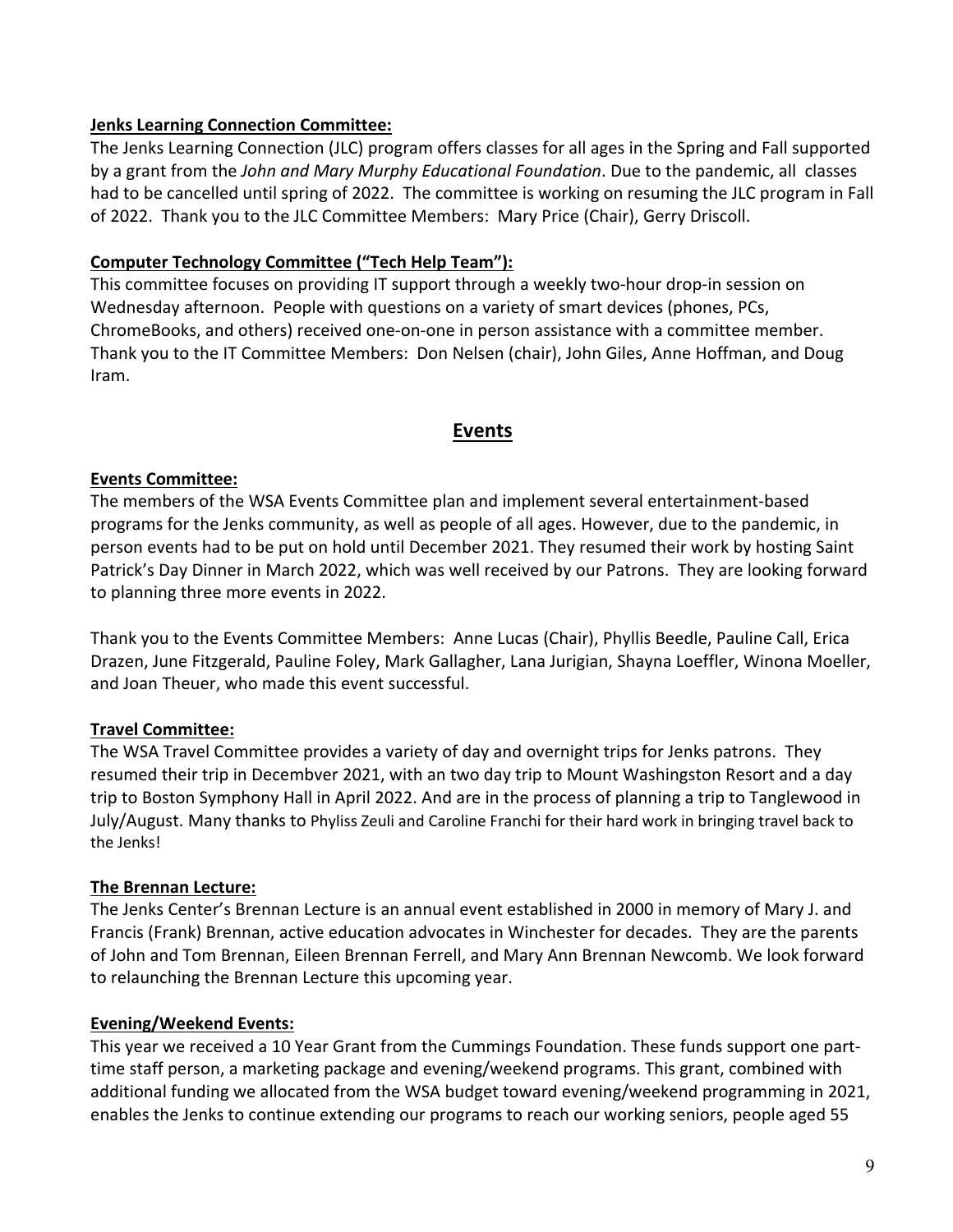years and over who continue employment during the day, as well as others in the community. This year's programs were a combination of virtual and in person. They are as follows:

- Simply Delicious with Afshan Kirmani (April 2021)
- Creative Journaling: Balancing Plot and Reflection with Anne Severson (April 2021)
- Your Wardrobe Can Help You Style Your Home with Stacey Martin (April 2021)
- Composers Corner with Guest Nathan Aster Sherman (April 2021)
- General and Specific Food Guidelines with Ayurveda Part 2 with Dr. Pratibha Shah (April 2021)
- Songs of the Revolution with Diane Taraz (April 2021)
- Chinese Poetry Appreciation with Mei Hung (April 2021)
- Students present Ancient Chinese Poetry with Jennifer Zhang (April 2021)
- Mushrooms 101 with Elizabeth Almeida (April 2021)
- Qigong Demonstration with John Saia (April 2021)
- Home Cooking with Lynne Pistorino (April 2021)
- Musical Adventure in Russia with Robert Finley (April 2021)
- Dancers Dialogue with Guest Tessa Antolini (April 2021)
- Simply Delicious with Afshan Kirmani (May 2021)
- Since Reconstruction: The Black Struggle for Equality…and on to Equity with Robert MacDougall (May 2021)
- Creative Journaling with Anne Severson (May 2021)
- Walking Winchester Series: Wright Locke Farm with Archie McIntyre (May 2021)
- Design Fundamentals with Stacey Martin (May 2021)
- Composers Corner with Guest Mark Kross (May 2021)
- General and Specific Food Guidelines with Ayurveda Part 3 with Dr. Pratibha Shah (May 2021)
- Balancing a Joyful Life in The Digital Age with Mei Hung (May 2021)
- Art Application to Improve Health with Jennifer Zhang (May 2021)
- The Voyage of Mercy with Stephen Puleo (May 2021)
- Acupressure Demonstration with John Saia (May 2021)
- Modern Architecture in Culturally Sustained Japan with Ulker Copur (May 2021)
- Privacy Workshop with Djilpmh Pi (May 2021)
- Dancers Dialogue with Guest HiZa Yoo (May 2021)
- Composers Corner with Guest Olivia Pérez Collellmir (June 2021)
- Walking Winchester Series: Griffin Museum of Photography with Paula Tognarelli (June 2021)
- Styling Your Outdoor Space with Stacey Martin (June 2021)
- Acrylic Painting Basics Workshop with Eli Portman (June 2021)
- General and Specific Food Guidelines with Ayurveda Part 4 with Dr. Pratibha Shah (June 2021)
- Practitioner-Oriented Acupressure Workshop with John Saia (June 2021)
- The Rat Pack with Debra Block (June 2021)
- Thinking of Flipping a House with Marilyn Savage (June 2021)
- Introduction to Hanzi and Calligraphy with Mei Hung (June 2021)
- Shop Tour with Locomotive Builder Ed Hume (June 2021)
- Dancers Dialogue with Guest Deborah Boyle (June 2021)
- Summer Backyard Birds with Neil Hayward (July 2021)
- Decorating with Color with Stacey Martin (July 2021)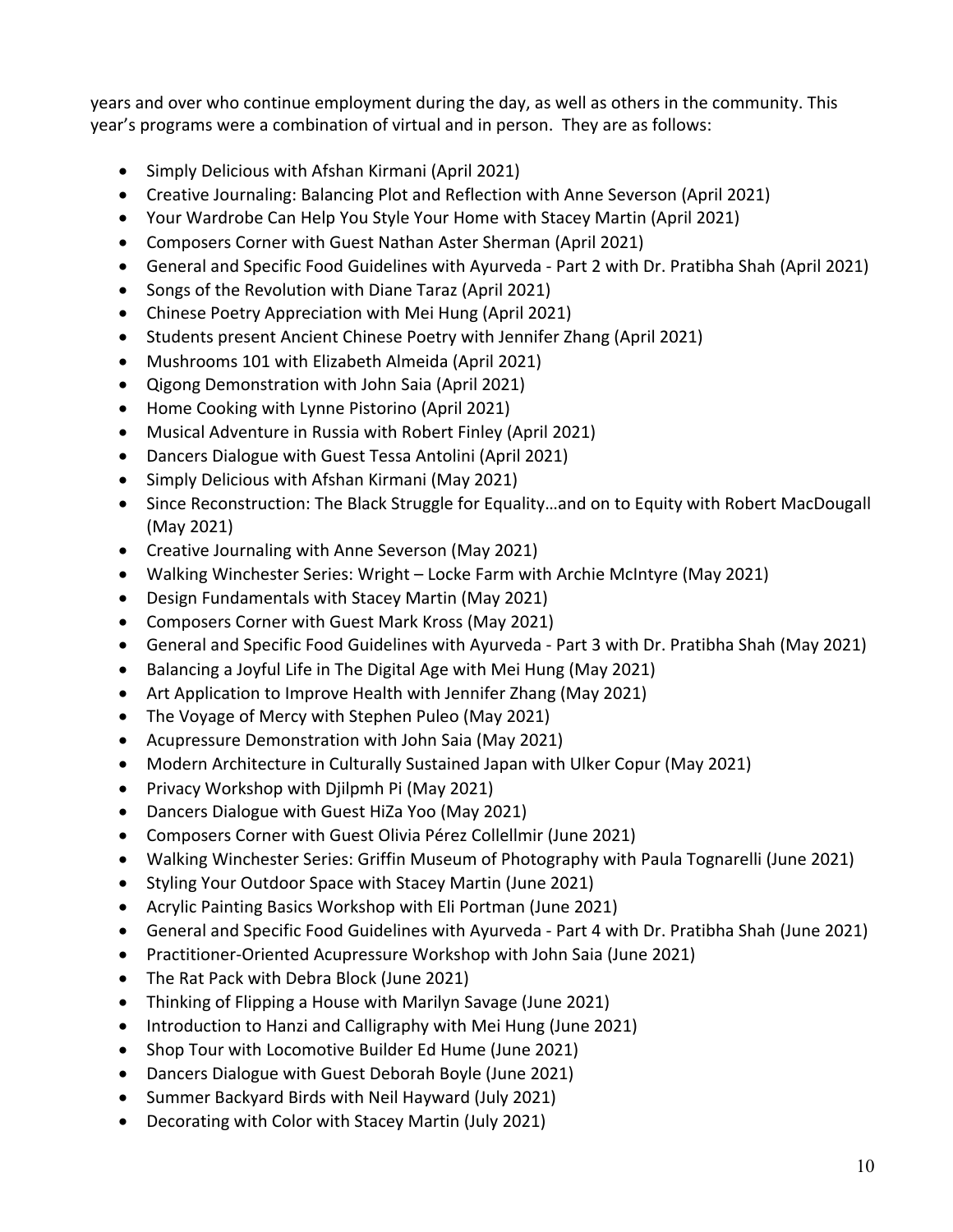- Composor's Corner with Paula Hartung (July 2021)
- Sing Along to the Beatles with Diane Taraz (July 2021)
- An Excursion to the Sea Shore: Henry David Thoreau & Cape Cod with Robert Smith (July 2021)
- Car Racing with Jim Shaw (July 2021)
- How to become a Car Race Driver with Alain Tranchemontagne (August 2021)
- Composers Corner with Bonnie MacLeod (August 2021)
- Eleanor Roosevelt The First Lady with Sheryl Faye (August 2021)
- Stretching for daily Maintenance with John Saia (August 2021)
- Feng Shui your Space with Mei Hung (August 2021)
- Creative Journaling with Anne Severson (September 2021)
- Composers Corner with Joe Mulholland (September 2021)
- Flying with Phillip Mandel (September 2021)
- Corralling Cluter with Stacey Martin (September 2021)
- I'll be Seeing Ya! The Delvina Theatre (October 2021)
- Classical Vocal Recital with Leona Cheung (October 2021)
- Pediments, Pilasters, Porticoes: Ancient Architecture of Modern Winchester with John McConnell (October 2021)
- Dancers Dialouge with Lisa Hahn (October 2021)
- Spooktacular Fall Decorating with Stacey Martin (October 2021)
- Susan B. Anthony -Failure is Impossible with Sheryl Faye: Tuesday (November 2021)
- An Inside Look at Fiction, Journalism, and the Mysteries of Both with Hank Phillippi Ryan (November 2021)
- Bird of Prey with Neil Hayward (November 2021)
- Composers Corner with Guest Eric Lindgren (November 2021)
- Explore Roger's & Hammerstein's Carousel with Debi Block (November 2021)
- Vladimir Putin Corrupt, Competent, Environmentalist and The Coming Cold War? with Henry Quinlan (December 2021)
- Christmas Traditions in Boston with Anthony Sammarco (December 2021)
- Composers Corner with Guest Sister Kathy Sherman (December 2021)
- A Victorian Christmas with Diane Taraz (December 2021)
- Irving Berlin's White Christmas with Debi Block and Irina Gelman (December 2021)
- Abigail Adams with Sheryl Faye (January 2022)
- Composer's Corner with Erik Lindgren (January 2022)
- Thoreau's First Year at Walden Pond with Richard Smith (January 2022)
- Many Faces of Meryl Streep with Debra Block (January 2022)
- History of Clothing with Diane Taraz (February 2022)
- Composer's Corner with Dr. Elizabeth R Austin (February 2022)
- Valentine's Day Traditions with Anthony Sammarco (February 2022)
- Chinese New Year with Jennifer Zhang (February 2022)
- Aberjona Initiative with Reed Pugh (February 2022)
- Winchester's Climate Action Plan with Ken Pruitt (March 2022)
- Composer's Corner with Ben Schnwendener (March 2022)
- Fiddler on The Roof with Debra Block (March 2022)
- Acrylics for Painters with Eli Portman (March 2022)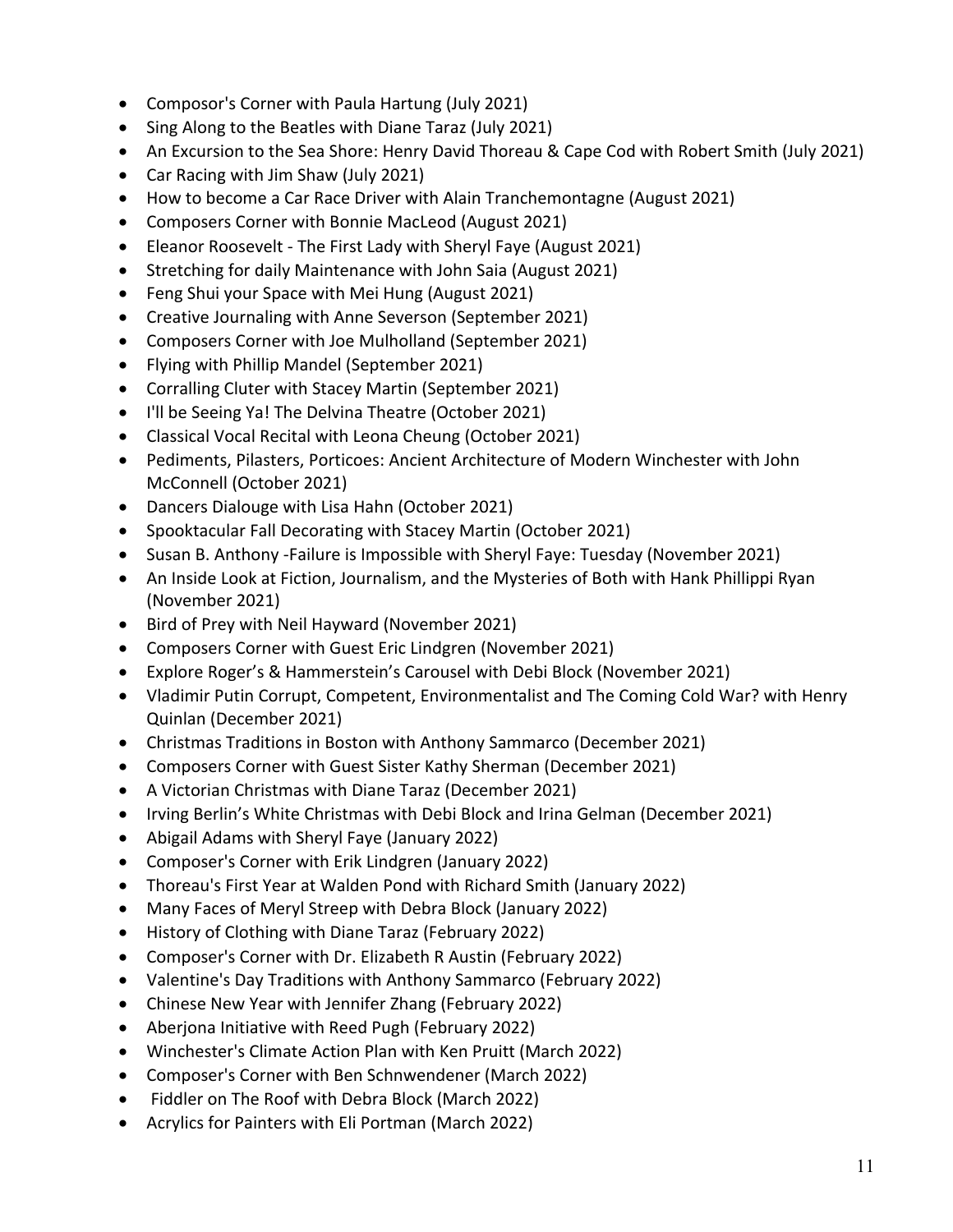- Helen Keller with Sheryl Faye (March 2022)
- No One is Alone with Leona & Cara (March 2022)

# **Activities**

The Jenks Center offers regular activities that provide opportunities for physical exercise, meeting new friends, learning new skills, and more. Most Activities were in person and some comtinued to be virtual. The following provides a list of these activities and a summary. We appreciate all the volunteers and instructors who make these opportunities available to our community.

**Aerobics** Tuesdays 3:30 pm – 4:30pm This program focuses on aerobic routines and other exercises for muscle conditioning, strength training, balance, and stretching. Weights and resistance bands are used. Instructors: Judy Whitney.  $Cost = $5.00$  per class.

**Bridge** Tuesdays & Thursdays, 12:30 pm – 2:30 pm The group meets twice a week to sharpen their acuity with a game of bridge. They engage in meaningful social interaction, while strengthening their communication and teamwork skills. Leader: Frank Gages. Cost = \$3

### **Canasta** Wednesdays, 1:00 pm – 3:00 pm

The group meets once a week for a fun and challenging round of Canasta, a card game of the Rummy family that helps exercise your memory and concentration, all while staying socially connected. Cost = Free

**Coffee & Books** 3rd Thursday of Each Month 1:00 pm. *Offered September – June* The Informal book discussion group is open to all. Books are available at the Winchester Public Library and the librarians will gladly assist you in locating an audio or downloadable copy. Leader: Ann Wirtanen, Library Director. Cost = Free.

**Conversation French** Mateural Media and Media Wednesdays 10:45 – 12:15 p.m. Experienced speakers engage in conversation.They discuss society, politics, culture, and French movies. Leader: Claudine Nacamuli. Cost = Free.

### **Conversation German** Thursdays 2:00 – 3:00 p.m.

Experienced speakers engage in conversation to practice speaking and expanding their vocabulary in German. Leader: Peter Rosenberger. Cost = Free.

### **Conversational Italian** Tuesdays, 10:00 am-11:00 am

Experienced speakers engage in conversation to practice speaking and expanding their vocabulary in Italian, all while having fun. Cost = Free

### **Conversational Spanish** Thursdays, 10:30 am-11:30 am

Experienced speakers engage in conversation to practice speaking and expanding their vocabulary in Spanish. Leader: Manuel Diaz. Cost = Free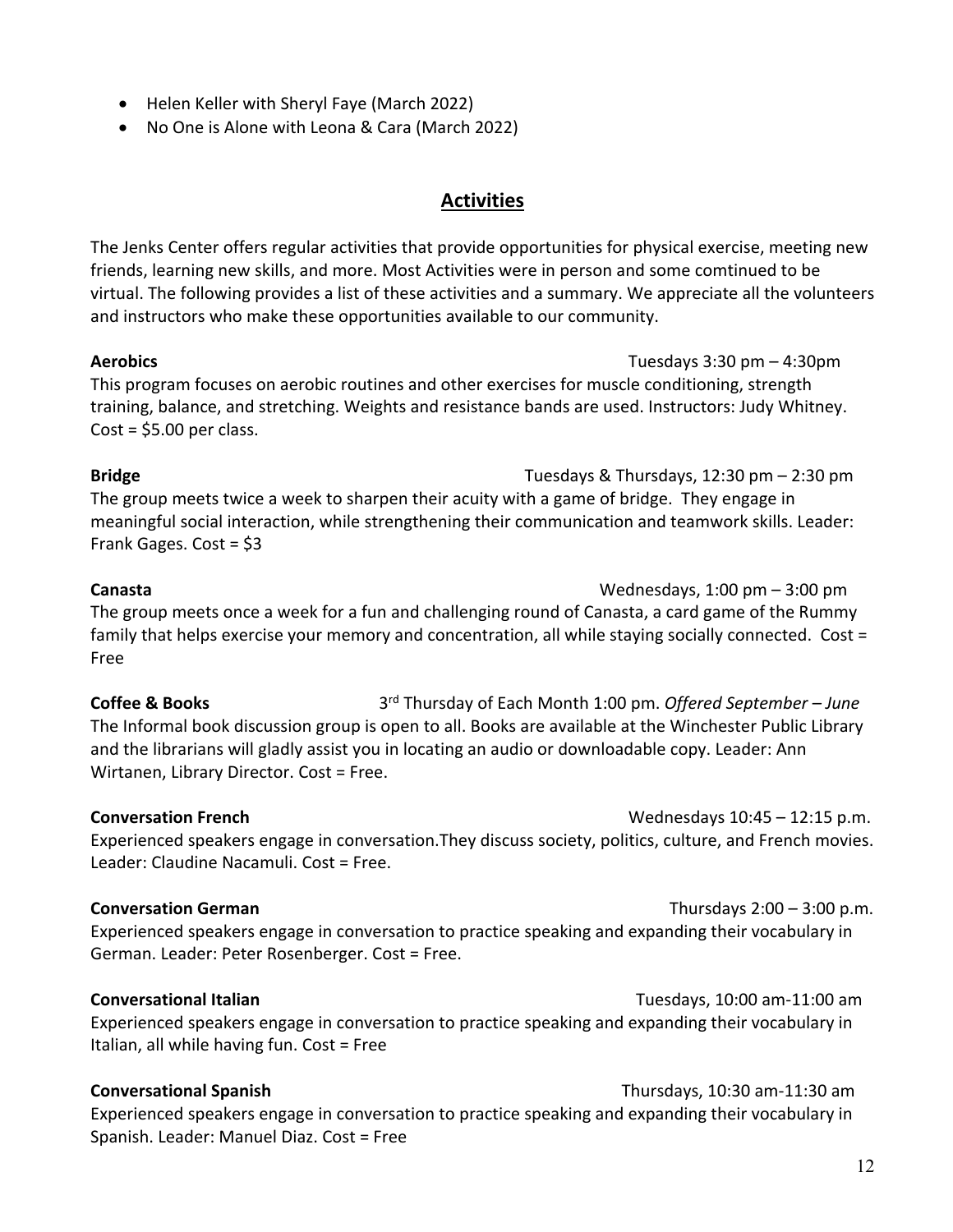**Cribbage** Wednesdays, 9:00 am – 12:00 pm

Group meets weekly to play a card game that occupies a high position among all the traditional card games and has a long-distinguished history. Cost = Free

### **Dance Fever Example 2:00 Dance Fever Fridays** 3:00 – 4:00 p.m.

Low impact aerobic workout timed to oldies but goodies and current day tunes. Instructor: Gail LaRocca. Cost = \$5.00 per class.

**FABBS System of Exercise** Mondays, Wednesdays, Fridays 10:00 am – 11:00 a.m The exercise class focuses on flexibility, agility, better balance, and strength. They use chairs as needed and incorporate integrated movements and exercises drawn from Body Building, Yoga, Taijiquan, Ballet Stretch and Strength Training. Instructor: Hilary Celentano. Cost: \$5.00 per class.

**Garden Club** Tuesdays 9:00 a.m. *June through September* Weather permitting, the Garden Club meets weekly during the late spring and summer months to plant and harvest fruits and vegetables as well as flowers. In partnership with instructors from Wright-Locke Farm, the Jenks Garden Club is a great opportunity to experience nature at the beautiful outdoor grounds overlooking Judkins Pond. Cost = Free.

## **Gentle Yoga** Tuesdays, 9:30 am

The session incorporates a series of poses, stretching and breathing exercises, which improves balance, flexibility, and strength. Instructor: Ruth Lieberherr. Cost = \$7:50 per class.

# **Library Online** 2<sup>nd</sup> Thursdays Each Month 1:00 p.m.

Offers a rotating series of beginner level workshops dealing with new technologies available at the Winchester Public Library. Leader: Nancy McColm. Cost = Free.

**Lorin's Roundtable of Current Events Thursdays**, 11:00 am

Dialogue on a new topics each week. Learn some history, hear some facts, and share your thoughts. Leader: Lorin Maloney. Cost = Free

**Mahjong Mahjong Mondays**, 1:00 pm–3:00 pm Group meets weekly to practice a skillfull and challenging hobby. They also reap the benefits of the social aspect of the game. Leader: Vivian Green. Cost = Free

**Poetry Group Poetry Group** 1st and 3<sup>rd</sup> Wednesdays 1:00 p.m. Recommend poems, recite poems, or write poems. Members discuss certain poets and the many forms of this artistic and emotional literature. Leader: Rosemary Sullivan. Cost = Free

**Quilting** Tuesdays, 1:00 pm – 3:00 pm Group meets weekly to engage in the art of creativity. They use their talents and generously donate the quilts they make to various local organizations. Leader: Jane Norberg.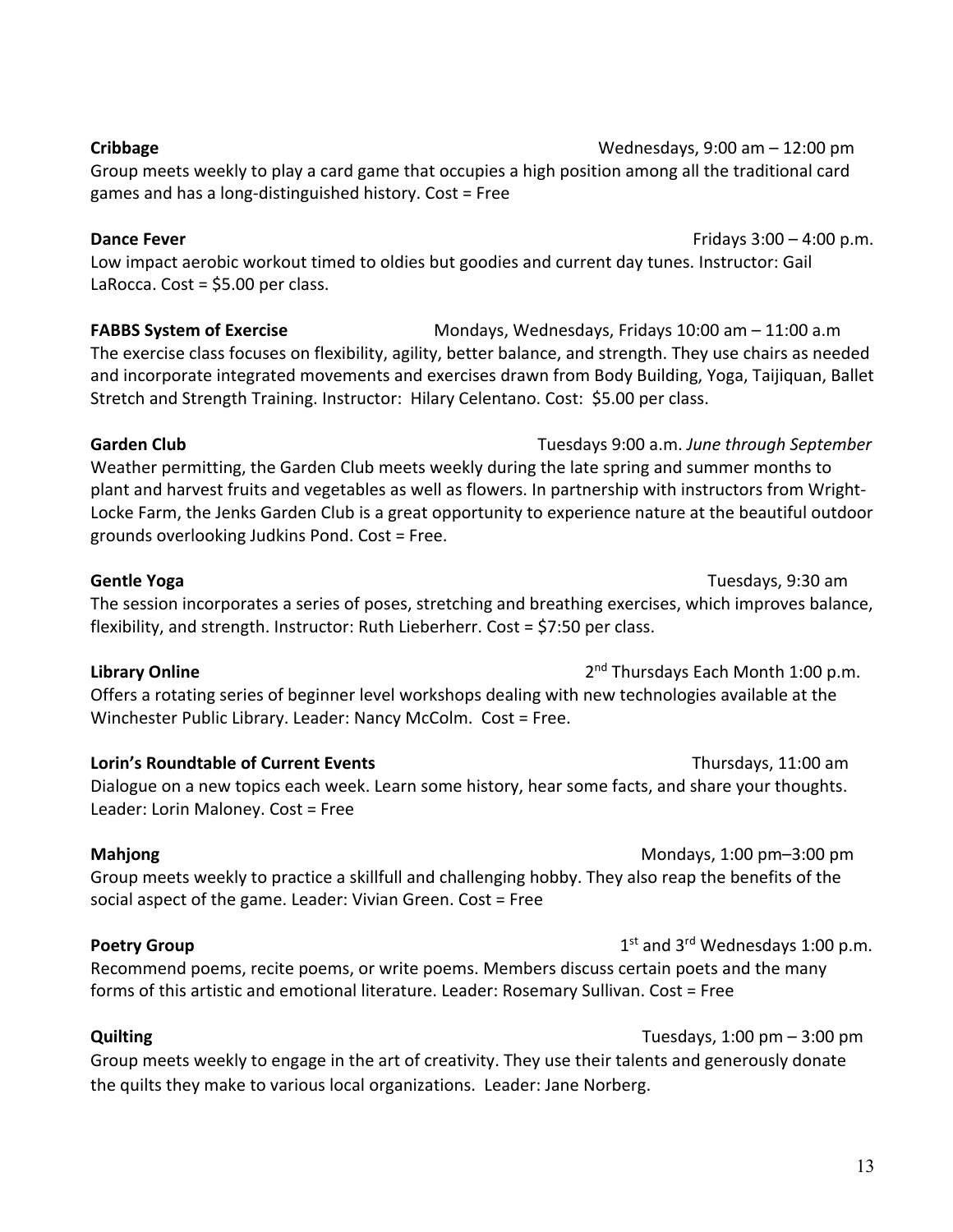### **Strength Training Thursdays 3:30 – 4:30 p.m.**

This program focuses on muscle conditioning, strength training, balance, and stretching, all while seated, standing, or on mats (optional). Weights and resistance bands are used. Instructor: Gail LaRocca. Cost = \$5.00 per class.

### **Tai Chi** Tuesdays & Thursdays 8:30 am – 9:30 am

The class promotes promotes balance, flexibility, and cardiovascular strength, while reducing pain, stress, and anxiety through a combination of movement, meditation, and relaxation. Instructor: Hilary Celentano Cost = \$5.00 per class.

**Wilson Science & Technology Group** 2<sup>nd</sup> & 4<sup>th</sup> Fridays Each Month 10:45 – 11:45 a.m. Discussions about Science & Technology topics ranging from climate change to solar power, and cyber security. Meetings include spontaneous topics as well as planned presentations offered by participants in advance. Leader: Ron Latnision Cost = Free.

### **Yoga & Meditative Movement Thursdays, 3:00 pm**

This class combines classic yoga poses and easy flowing meditative movements drawn from Qigong (chi kung) and Zen yoga. Calming breathing techniques, meditation and balance exercises. A portion of each class involves chair work. Instructor: Marilyn Arnold. Cost = \$7:50 per class.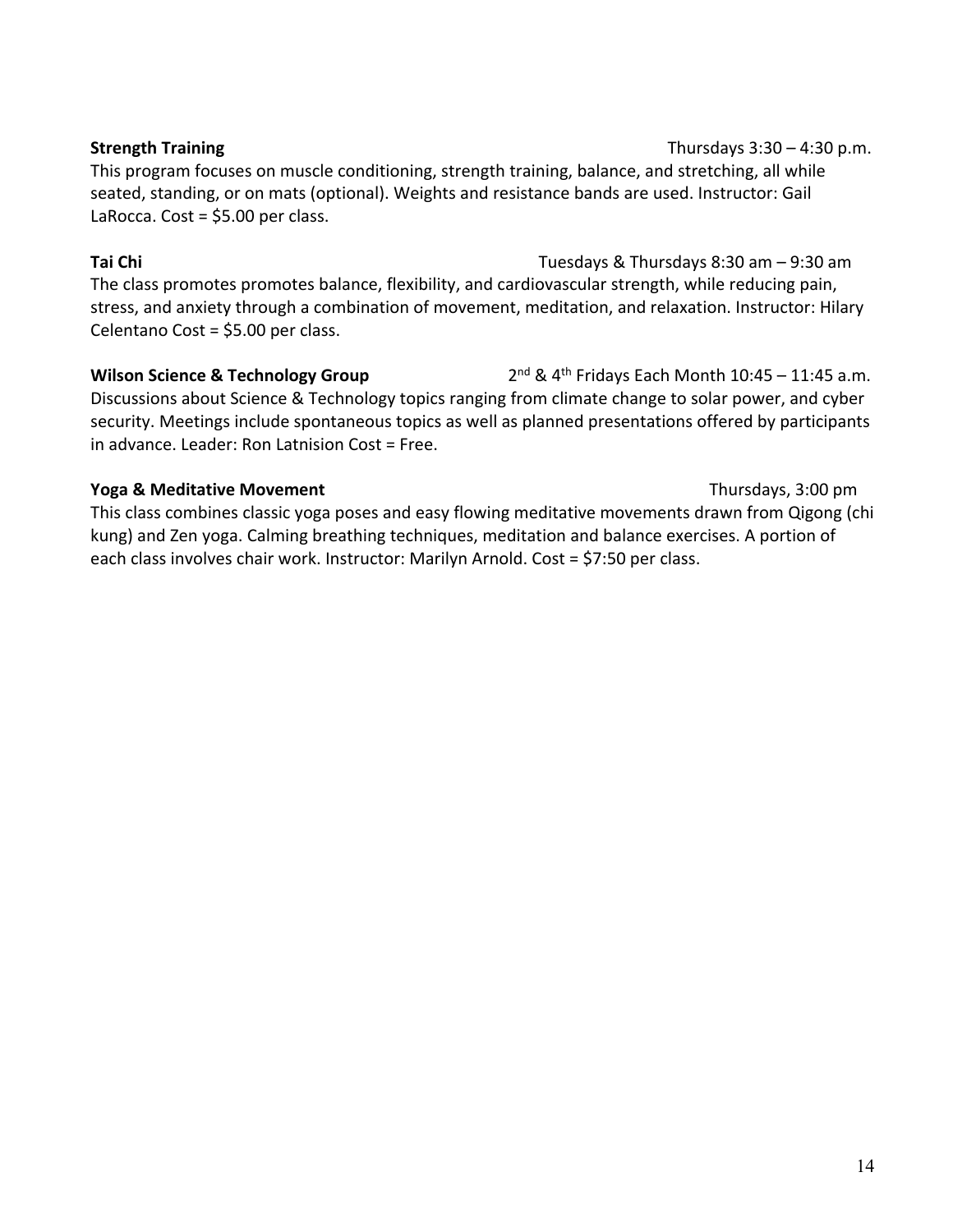# **Finance and Audit Committee Report**

The Finance Committee Chair and Treasurer are respectively Anne Hoffman and Sharon Stone. Our Assistant Treasurer is Dot Mueller. The Finance Committee consists of eight members who meet quarterly with additional meetings as needed.

The Committee continues with a conservative approach to our finances. While the market continued to steadily improve during the first half of the fiscal year, it began fluctuating and moving downward during the second half of the year. At the end of March 31, 2021, the market value of the Investment/Endowment Account was about \$7,100,000, an increase of about \$100,000 over the previous year. Throughout, we have maintained more than sufficient liquidity to cover the operational deficits that occur each year. During FY 2022, we transferred \$200,000 from the Investment/Endowment Account to our operating budget, which represents under 3% of the Fund's value.

The unaudited deficit for the fiscal year ending March 31, 2022, before the endowment fund contribution to operations was about \$161,000, which recognized forgiveness of our second PPP loan in the amount of \$32,500. Deficits are covered through transfers from our endowment and investment funds to the operating account. Our Finances are now being audited by our accountants, Walsh & Co. Our audit for the previous year, FY 2021, was completed last summer. We expect that the audit for the year ending FY2022, will be completed by this summer.

Our Annual Appeal letter was sent to prospective donors once during the last FY in late October 2021. We received approximately \$58,000 in donations, about 10% below what was budgeted. Last year we received the first annual installment on the ten year Cummings Foundation grant of \$35,000 per year, which enabled us to provide weekend and evening programming at the Jenks. The second year begins on July 1, 2022.

Thank you to the members of the Committee for their service, especially to Sharon Stone, Treasurer, and Dot Mueller, Assistant Treasurer, for the significant contribution they make to the success of the WSA.

Finance Committee members were: Anne Hoffman (Chair), Robert Ain, Sharon Stone, Colette Desmarais, Jim Kent, Bob Lord, Dorothy Mueller, Barry Star and David Szabo.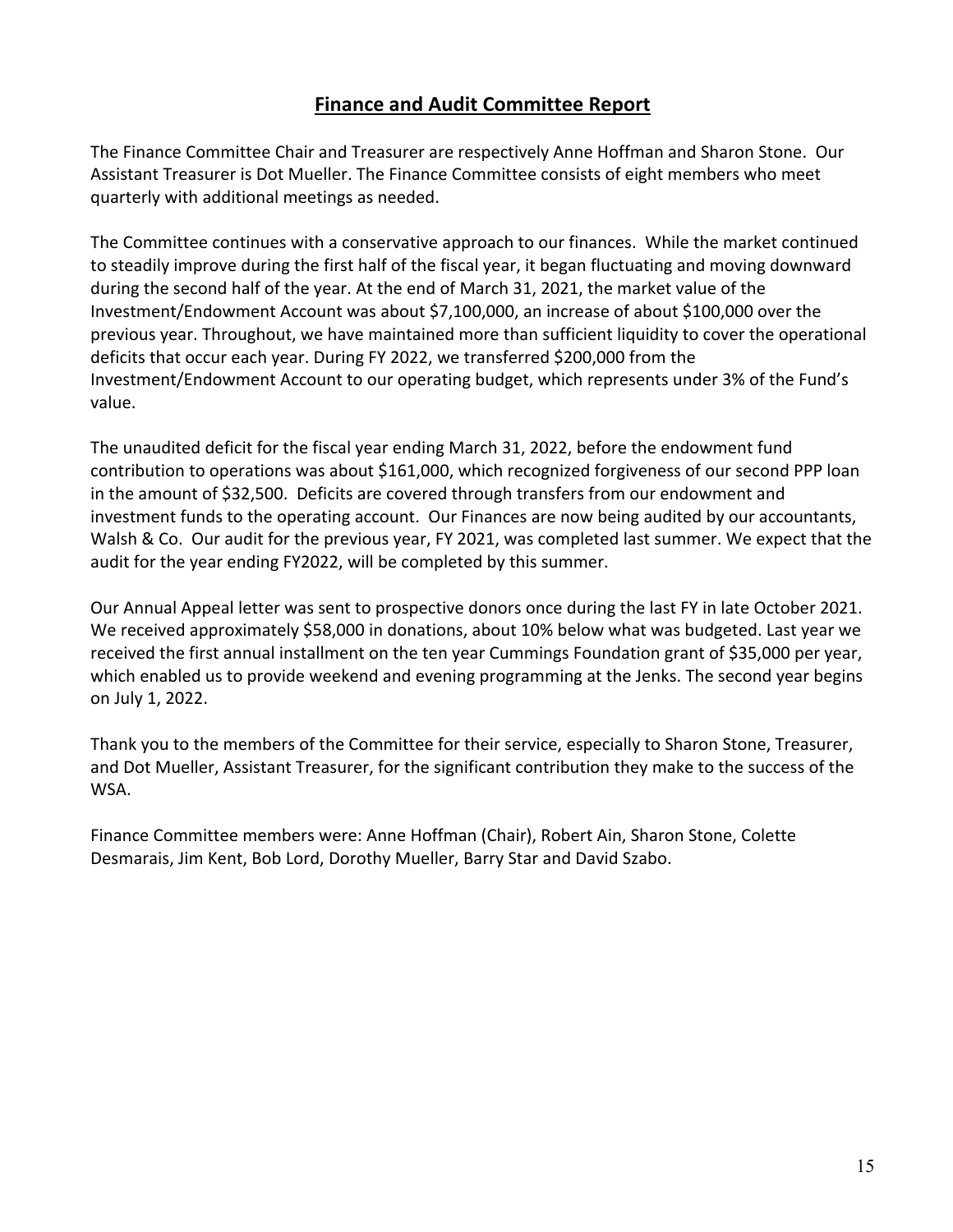| <b>Winchester Seniors Association (WSA)</b><br><b>Unaudited FY Ending 3.31.22</b> |    |            |  |
|-----------------------------------------------------------------------------------|----|------------|--|
|                                                                                   |    |            |  |
| <b>Income</b>                                                                     |    |            |  |
| <b>Total Contributions</b>                                                        | \$ | 58,023     |  |
| <b>Grant Income</b>                                                               | \$ | 40,000     |  |
| <b>Restricted Donations</b>                                                       | \$ | 54,000     |  |
| Newsletter Ads                                                                    | \$ | 11,913     |  |
| Programs & Activities                                                             | \$ | 68,029     |  |
| <b>Special Events</b>                                                             | \$ | 4,655      |  |
| <b>Travel Committee</b>                                                           | \$ | 24,271     |  |
| Interest                                                                          | \$ | 66         |  |
| Miscellaneous                                                                     | \$ | 33,285     |  |
| <b>Total Income</b>                                                               | \$ | 294,242    |  |
|                                                                                   |    |            |  |
| <b>Expenses</b>                                                                   |    |            |  |
| <b>Annual Appeal</b>                                                              | \$ | 2,530      |  |
| <b>Buildings &amp; Grounds</b>                                                    | \$ | 68,688     |  |
| <b>Computer-Related Costs</b>                                                     | \$ | 6,120      |  |
| <b>Center Operations</b>                                                          | \$ | 19,400     |  |
| Contribution to Transportation                                                    | \$ | 59,000     |  |
| Payroll, Benefits, Taxes & Fees                                                   | \$ | 191,089    |  |
| Newsletter                                                                        | \$ | 34,231     |  |
| Programs & Activities                                                             | \$ | 33,320     |  |
| Grant Expenses, excl Payroll                                                      | \$ | 16,775     |  |
| <b>Special Events</b>                                                             | \$ | 2,711      |  |
| <b>Travel Committee</b>                                                           | \$ | 20,190     |  |
| Miscellaneous                                                                     | \$ | 1,017      |  |
| <b>Total Expenses</b>                                                             | \$ | 455,071    |  |
|                                                                                   |    |            |  |
| <b>Net Operating Income (Loss)</b>                                                | \$ | (160, 829) |  |
|                                                                                   |    |            |  |
| <b>Endowment Income</b>                                                           |    |            |  |
| Interest & Dividends & Other                                                      | \$ | 108,018    |  |
| <b>Investment Fees</b>                                                            | \$ | (35, 265)  |  |
| Realized Gains/(Losses)                                                           | \$ | 548,888    |  |
| Unrealized Gains/(Losses)                                                         | \$ | (257, 361) |  |
|                                                                                   |    |            |  |
| <b>Net Income After Endowment Income</b>                                          | \$ | 203,452    |  |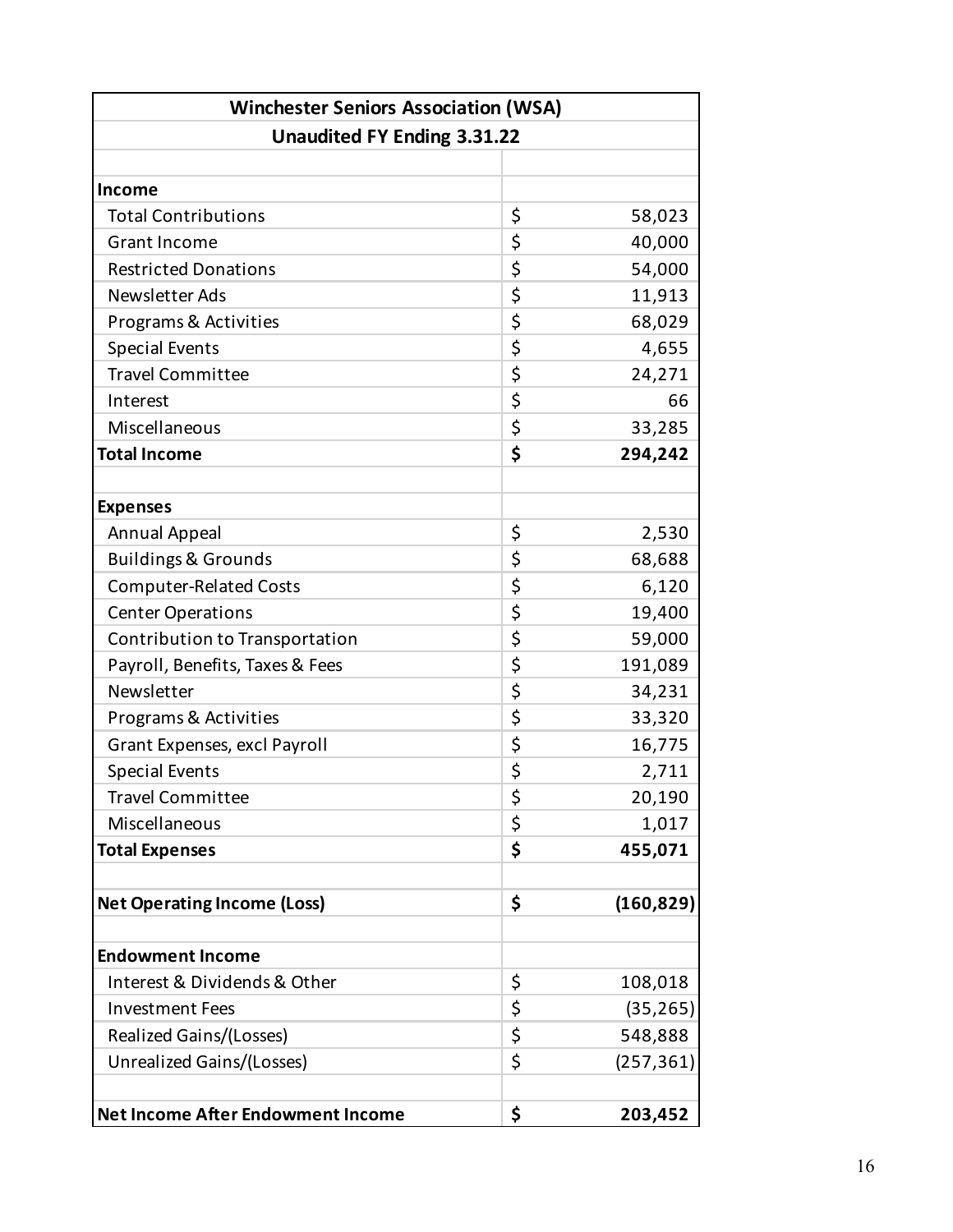| Winchester Seniors Association Trust (WSAT) Annual Report FY 2022 |                                 |                 |  |
|-------------------------------------------------------------------|---------------------------------|-----------------|--|
| Winchester Cooperative Bank Checking Account (3234)               |                                 |                 |  |
|                                                                   |                                 |                 |  |
| Cash on Hand April 1, 2021                                        | \$                              | 2,622           |  |
| <b>Receipts</b>                                                   |                                 |                 |  |
| <b>Bank Interest</b>                                              | \$                              | 6               |  |
| <b>Mount Vernon House Grants</b>                                  | \$                              | 30,000          |  |
| WSA (Related to AV Equip. Project)                                | \$                              | 5,000           |  |
| <b>Transfers from Fidelity Account</b>                            | \$                              | 35,000          |  |
| <b>Total Receipts</b>                                             | \$                              | 70,006          |  |
|                                                                   |                                 |                 |  |
| <b>Total Funds Available</b>                                      | \$                              | 72,628          |  |
| <b>Expenditures</b>                                               |                                 |                 |  |
| Donyon's (Refrigerator)                                           | \$                              | 3,609           |  |
| WSA (Related to AV Equip. Project)                                | \$                              | 15,000          |  |
| Massachusetts Attorney General (NP Filing Fee)                    | \$                              | 35              |  |
| Stone & Company (Tax Preparation)                                 | \$                              | 1,500           |  |
| Saltmarsh Insurance Agency (Business Auto Policy)                 | \$                              | 569             |  |
| Northern Roofing                                                  | \$                              | 1,855           |  |
| NFIP Direct (FEMA Flood Insurance)                                | \$                              | 8,325           |  |
| <b>New Checks</b>                                                 | \$                              | 20              |  |
| Saltmarsh Insurance Agency (Commercial Fire)                      | \$                              | 15,212          |  |
| Johnson & Johnson (General Liability)                             | \$                              | 3,874           |  |
| R.W.Crowley Plumbing & Mechanical (Hot Water Heater)              | \$                              | 1,500           |  |
| <b>Total Expenditures</b>                                         | \$                              | 51,499          |  |
| <b>Checking Account Balance March 31, 2021</b>                    | \$                              | 21,129          |  |
| Total Assets of WSA Trust March 31, 2021                          |                                 |                 |  |
| Winchester Cooperative Bank Checking Account                      | \$                              | 21,129          |  |
| <b>Fidelity Account (Endowment Fund)</b>                          | \$                              | 924,486         |  |
|                                                                   | \$                              | 945,615         |  |
| <b>Fidelity Account Balance</b>                                   |                                 |                 |  |
| 3/31/21                                                           | \$                              | 867,729         |  |
| 3/31/22                                                           | \$                              | 924,486         |  |
|                                                                   |                                 |                 |  |
| <b>Expenses by Category</b>                                       | \$                              |                 |  |
| Insurance                                                         | \$                              | 27,980          |  |
| Property<br>Non-Profit Tax Filing                                 | \$                              | 21,964<br>1,500 |  |
| Miscellaneous (Registry of Deeds and Checks)                      | \$                              | 55              |  |
| <b>TOTAL</b>                                                      | $\overline{\boldsymbol{\zeta}}$ | 51,499          |  |
|                                                                   |                                 |                 |  |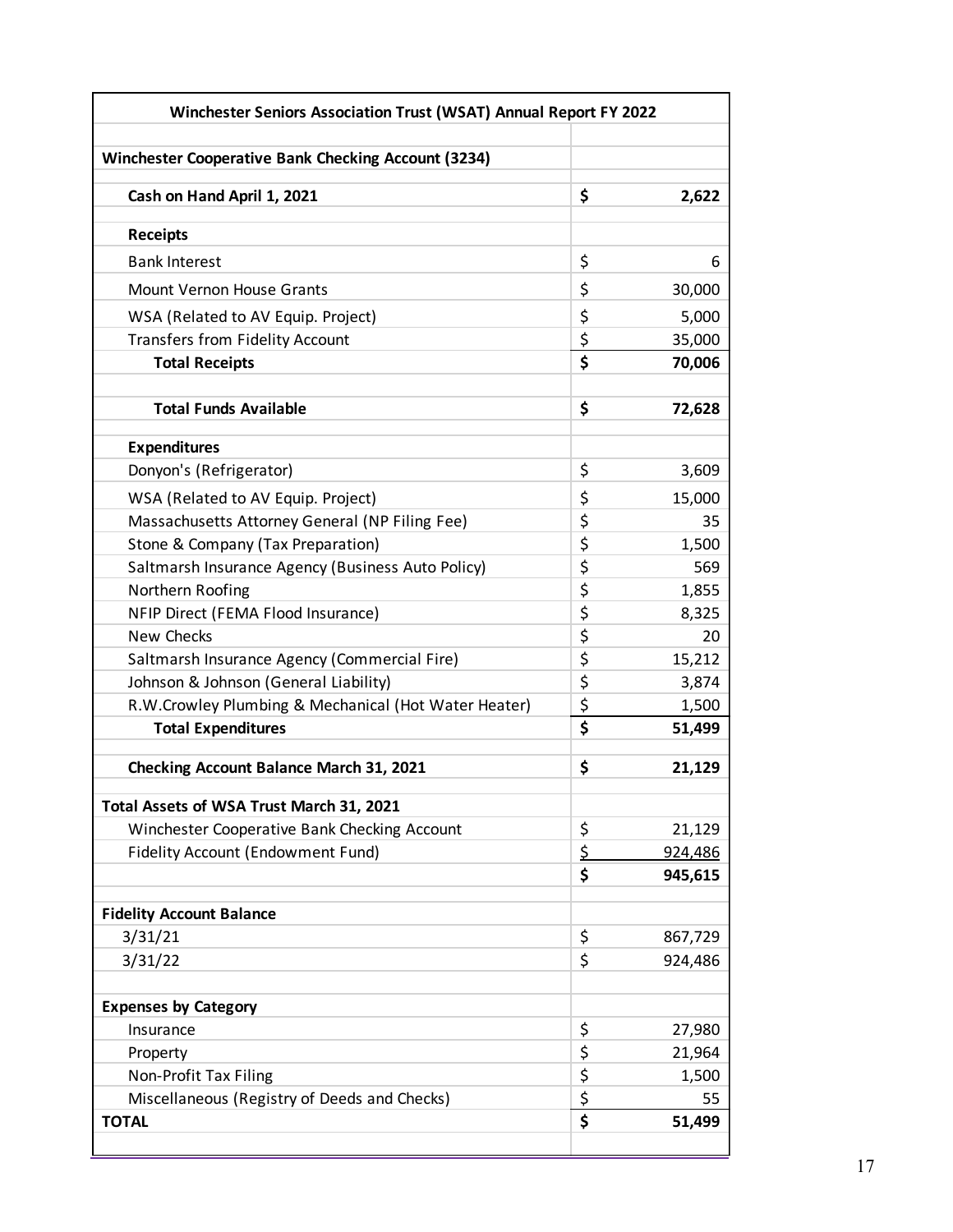### **WSA Annual Appeal Donors**

Robert and Julie Ain Wilbert Aldrich Rita Alesi Meredith Allen Norma Allen Samantha Allison Linda Anderson Carolyn Angeles Joan Atlas Guiseppe Aurilio Ragnhild Bairnsfather Thomas Baldini William Band Mary Barba George Bason John Beaton Phyllis Beedle Charles & Marie Began Gordon & Christa Bennett Ulla Biarngard Theresa Boland Bruce Bonnell Aida Bonsukan Roland Boutwell Suraj Bowry Avedis Boyamian Edward Brady Michael Britt Mary Jane Brooks Mary Brown Don Brown Barbara Bund Arthur Buonopane Janet Burchard Burke Property Services Corp. Laura Bussey Edward Butler Donald Calareso Florence Capua Catharina Carella Carl Carlsen William Caulfield Audrey Caulfield Bing Chan Betty Chao Abbas & Vazira Chipty Anita Lofgren-Chung

Theresa Ciarcia John Cloherty Peter Coccoluto Reuven Cohen Peter Cokkinias Lisa Colli Bruce Connelly Patricia A. Connolly Irene Constantine Mr. & Mrs. Anthony Conte Mr. & Mrs. Peter Contompasis Maria Coppi Diana Coughlin Terry Cracknell Marion Crandall Vivien Cronin Maureen Cullinane Jane D'Ambrosio Jake & Marie Dacey Mr. & Mrs. Earl Darlington Phyllis Daugherty Ann Davenport Carole Davidson Martha Delano Blanche Dell'Arciprete Constance Demakes Donald Demita Roman DeSanctis Evelyn Deteso Bernard & Lisa Deutsch Giro DiBiase Robert & Martha Dickey Anne DiSarcina Ronald Divencenzo Janice Dolan Jean Donahue Paula Donahue Diana Donnellan Anna Doocey Jeffrey & Erica Drazen Geraldine Driscoll Frances Ducharme Fred Ehrhardt Ruth Elio Marc Emmerich Sandra Eriksson-Ellis Mr. & Mrs. Michael Evanisto

Verity Feldmann Arthur Fertman Maryann Figucia Josephine Figucua Tara Finnegan David & Denise Fiorentino Nora Fitzgerald Richard Fitzgerald Eileen Foley Francine Foley Lenore Frazier Mark Freedland Lila Frizzell Gilbert Fryklund Karen Fullerton Jeanne Funk-Geddes Evelyn Gale Mark Gallagher III Barbara Gillespie Irene Giusti Paul Gleason William Goodwin Thomas Gosnell Dr. & Mrs. Nishan Goudsouzian Frances Grady Doris Graney Mr. & Mrs. Gordon Grant John Grausam Arthur Griffin Family Foundation Lee Griffin Neil Grossbard Joann Guarino Steven Guberman Sarah Gulati Barbara Haber John Halbrooks William Healey Laura Henry Marlene Herlihy Michael Hinchey Amelia Hinton Patricia Hitchcock Anne Hoffman & Phil Myers Zane Hollingsworth Karen Holt Thomas Howley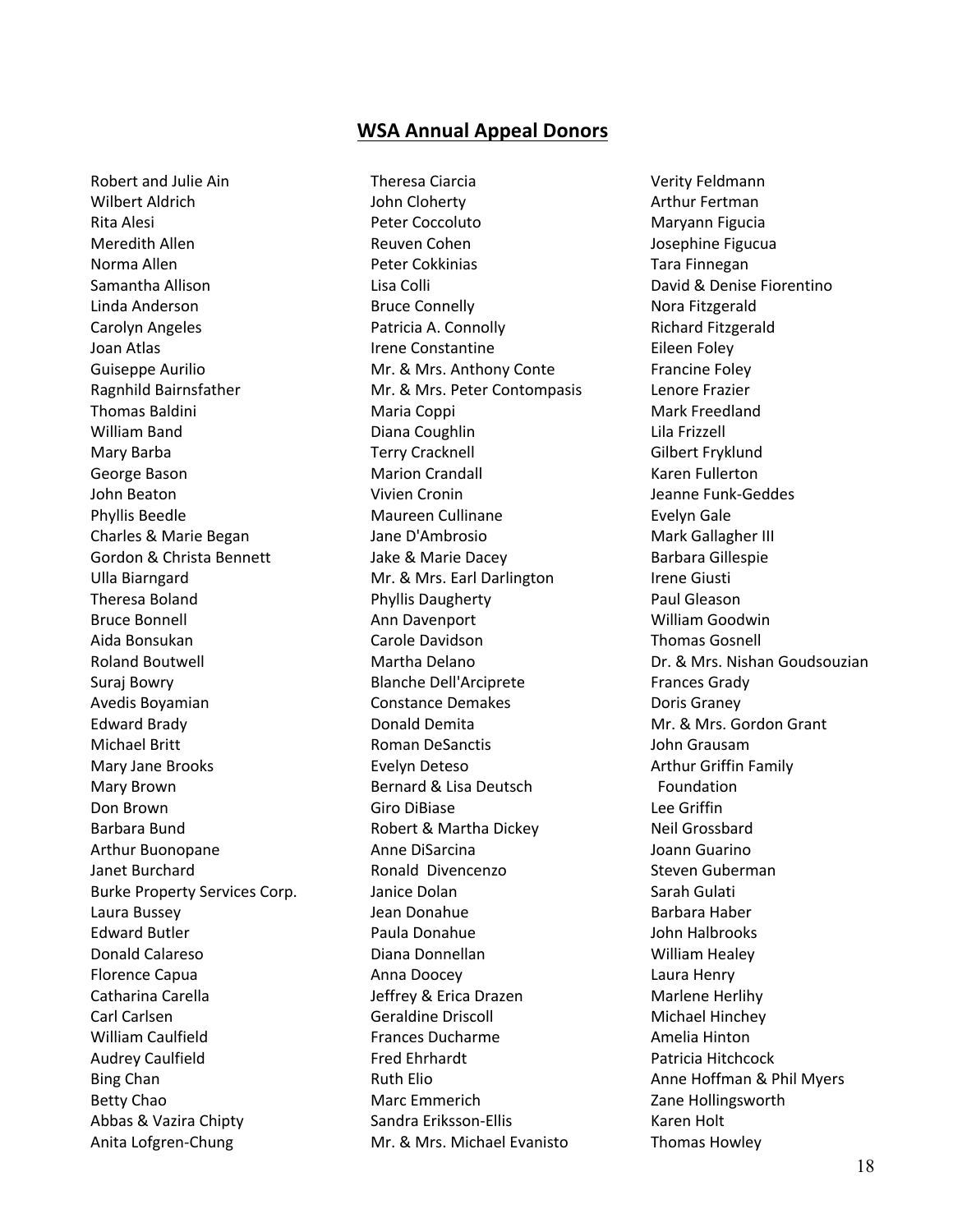Ronald Huppi Marilyn Iovine Marie Johnson Mr. & Mrs. Robert Johnson John & Mary Jordan Elissa Karaian Carol Keller & Peter Engeldrum Paul Kelly Raymond Kenney James Kent Bong Soon Kim William Kimball Anne King Paula Kinnunen & Tod Gulick Donna Knox-Mayo George & Christine Kowalczuk Gennadiy Kupets Margaret LaBedz Kathleen Lambert Terrence Lanigan Ronald Latanision Bruce Lauterwasser Leslie Lawrence Phillip Ledin Genia Lees Robert Legvold June Lestrange Joann Levaggi Walter Lewis John Leydon Estelle Lolos Gilda Lopez Neil Macarthur Alan MacDonald John Macphee Doris Mahoney Joseph Mahoney William Mallio Judith & Michael Manzo Anne Mapolski Eugene Mark Edward Martin Sheila Maryanski James Maxwell Nancy Maxwell Janice McCall William McCall Linda McCarthy Nicole McCarthy Annina McCully

Lorraine McDonough Ann McGovern Helen McGrane Robert McIndoe Nancy McMahon Lynne McNamara Claire McNeill Sue Meade Beatrice Meehan John Miller Elizabeth Minassian John & Laurie Minniti Mr. & Mrs. Ken Moeller John Moore Dorothy Mueller Joan & Richard Murphy Viola Murphy Catherine Murray Jane Murray Ronald & Claudine Nacamuli Stefan Nagel Garrett Nagle Edith Nahill David Nash Cindy Neels Donald & Lita Nelsen Oanh Nguyen Maarten Noordzu Martin O'Donnell Annette O'Reilly Gail O'Reilly Richard O'Reilly Diana Obbard Carl Ockerbloom Kevin Oliver Margaret Otis Ferdinand Pacione Winnifred Paskerian John Pastore Jan Pechenik Mr. & Mrs. Pedersen Isabel Pelloux Judith & Leigh Peritz Richard Pharo Dawn Piccolo James Pidacks & Judith Murray Exelda Plourde Bette Poduska Norma Porras Charles and Mary Price

Ellen Prokopow Phyllis Provinzano Hana Pyro Elinor Quill Sally Quinn Dolores Rawding Edward Reboul Laurie Redmond Genevieve Ricci Ruby Richardson Tom & Kathy Richardson Jonathan Ripley Allan Rodgers John Roll Mary Rosin Karen Roberts Harry Rothmann Peter Rotolo Frances Rubin John Russell Maria Russo Jayne Rutherford Sheila Ryan Siraj Shamsi Leonora Salani Cynthia Samoiloff Marta Sartori Joanna Sawicka Joann Schoenegge Richard Schrock Mr. & Mrs. Joseph Senna Mr. & Mrs. Howard Seplowitz Julia Shagoury Arvind Shah Erik Shank Mr. & Mrs. Bill Shea Robin Smith Janet Smith Anthony Sobkowicz Geraldine Sobkowicz Dona Sommers Elizabeth Spiller Kathleen Stakes Emily Stanziani Kathleen Steinmann Margaret Stephens John Stevens Bruce Stevens Robert Stolow Jonathan Stone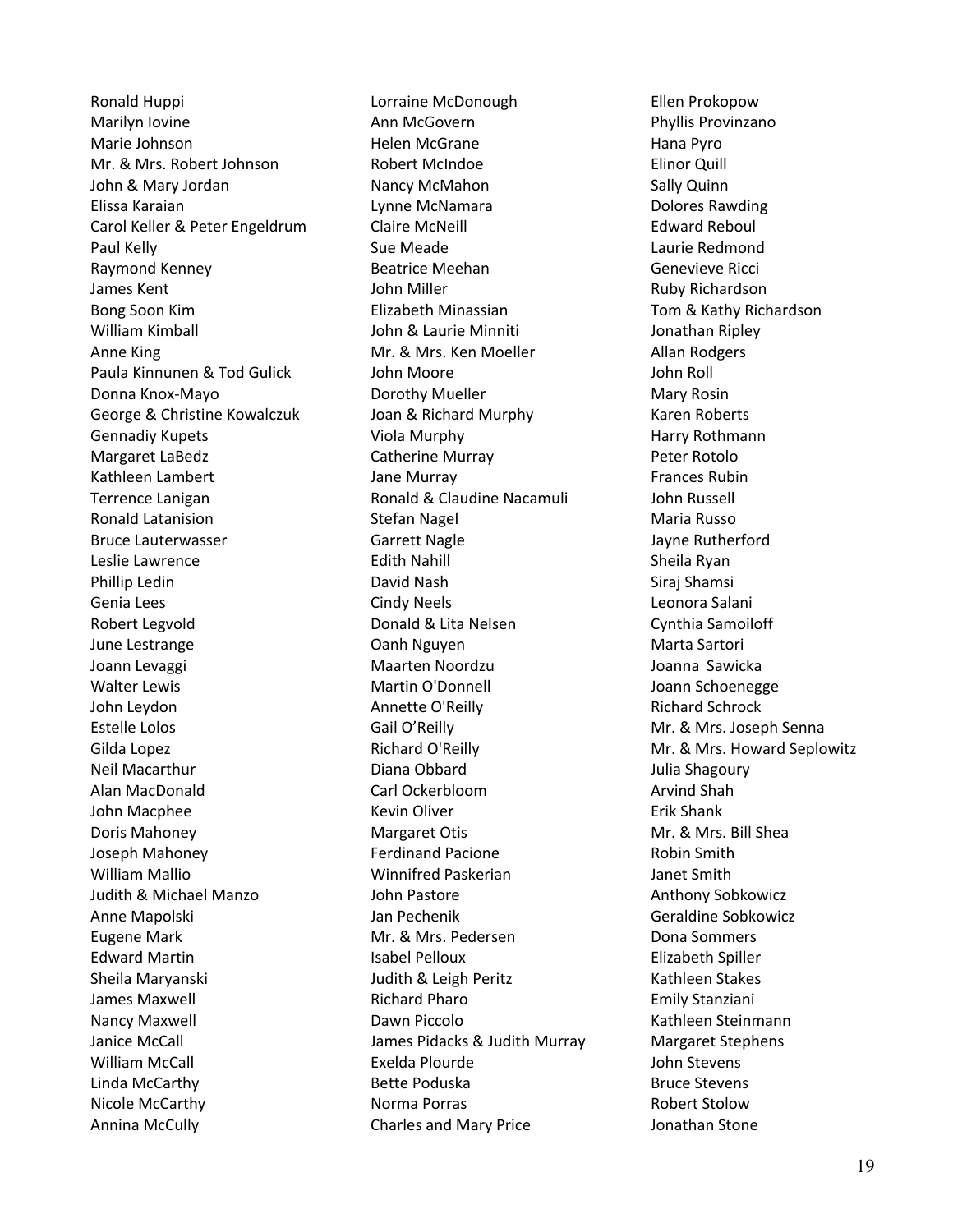Roger & Sharon Stone Ann Storer Mr. & Mrs. Jay Stott John Suhrbier Maria Sullivan Rosemary Sullivan Joan Surabian Lester Taber Susan Fennelly & Edward Taylor Marcie Theriault Sandra Thompson Sarah Thompson William & Stephanie Thompson Ruth Trimarchi

Felicity Tuttle Dorothy Ulwick Ronald Vanderkruik Jodie Vickery Frank Virnelli Donna Volpe Donna Wainwright Patricia Waite Michael Walsh Rita Walsh Arthur Waltman Barbara Warner Joyce Westner Walter Weylman

Elizabeth White E. Whitehead Elizabeth Wilder Helen Williams John Willis Marian Wilson Fred Wingerath Charles Wolski Joseph Wrinn Lily Yamamoto Vangel Zissi James Zona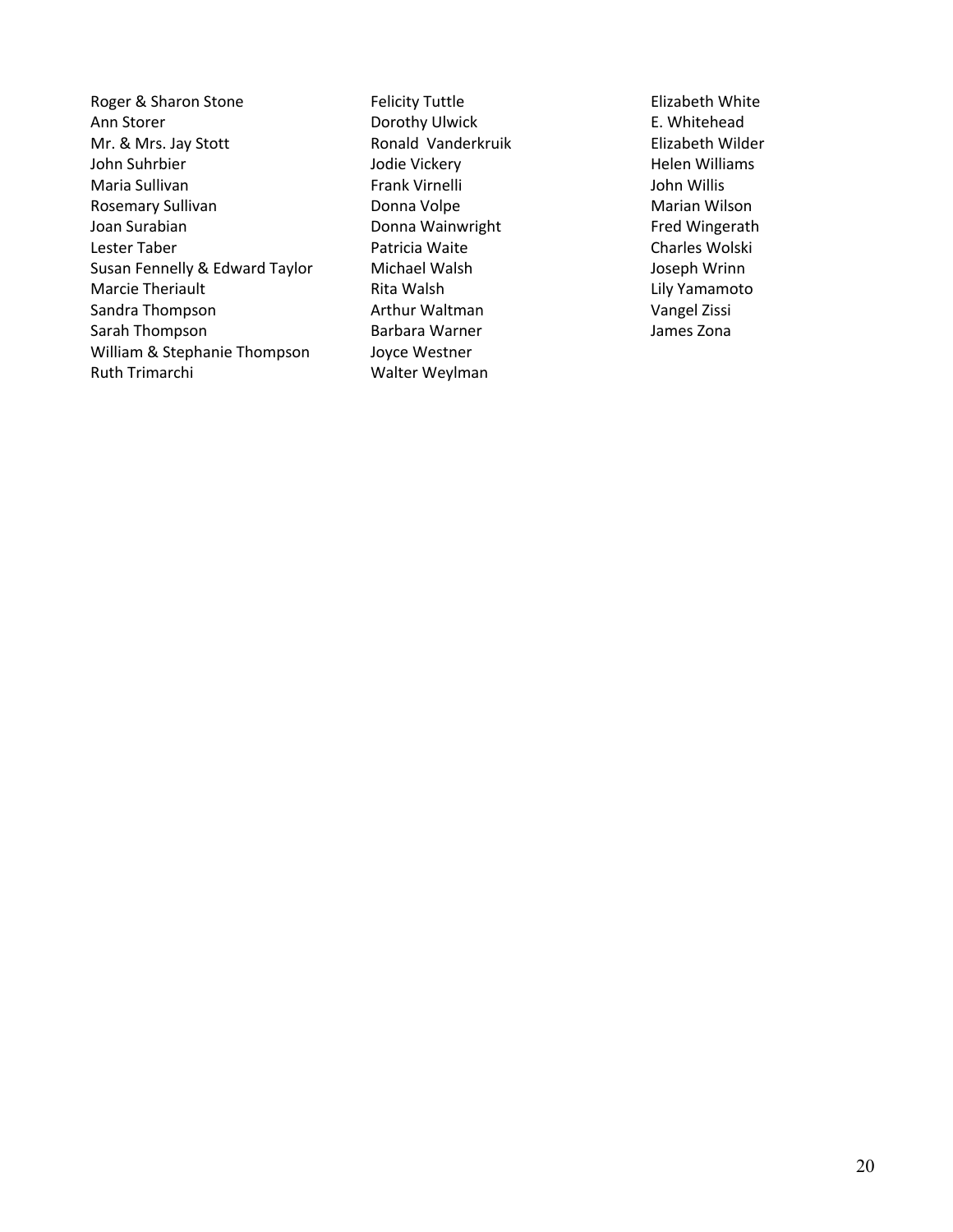# **Acknowledgements**

The WSA would not exist without our staff, many generous volunteers, and donors. We would like to thank each and every individual and organization who have supported the Jenks during this difficult year as well as throughout past years.

### **Our Committees:**

- **AV Committee:** Don Nelsen (Chair), Robert Ain, Peter Engeldrum.
- **Building and Grounds Committee**: Charles Price (Chair), Nick Asaro, Phillip Beltz, Carl Boerner, Justin Magee, Ron Milauskas, Don Nelsen, Richard Norberg, Dominic Piccione, Rob Russo.
- **Computer Technology Committee**: Don Nelsen (Chair), John Giles, Anne Hoffman, Jonathan Hopewell and Doug Iram.
- **Education**: Vera Ossen (Chair).
- **Events**: Anne Lucas (Chair), Phyllis Beedle, Pauline Call, June Fitzgerald, Pauline Foley, Mark Gallagher, Lana Jurigian, Shayna Loeffler, Winona Moeller, and Joan Theuer.
- **Finance Committee**: Anne Hoffman (Chair), Robert Ain, Colette Desmarais, Jim Kent, Bob Lord, Dorothy Mueller, Barry Star, Sharon Stone and David Szabo.
- **Jenks Collaborative:** Rob Ain, Phillip Beltz, Tom Howley, Christine Kowalczuk, Betty Minassian, Mary Ellen Rourke-Falvey
- **Jenks Learning Connection (JLC)**: Mary Price (Chair), Gerry Driscoll.
- **Programming Committee:** Mark Gallagher (Chair), Vera Ossen, Hilary Celentano, Cathleen Schneller, Maria Rutnam.
- **Transportation Committee (COA)**: Ted Martin (Chair), Phillip Beltz, Kyran Bergin, Sue Clark, Ron Milauskas, Robert Muise, Maria Reilly.
- **Travel**: Phyllis Zeuli (past Chair), Caroline Franchi, new Chair TBD

### **Businesses/Organizations who donate goods and services:**

- Artis Senior Living
- Cummings Foundation
- En Ka Society
- Griffin Foundation
- Minuteman SHINE
- Salter Health Care
- Salvation Army
- WinCAM
- Winchester Cooperative Bank
- Winchester Hospital
- Winchester Mount Vernon House
- Winchester Public Library
- Winchester Savings Bank
- Winchester School of Chinese Culture

### **Sponsors to events:**

• Anne Lucas, Ducks in a Row